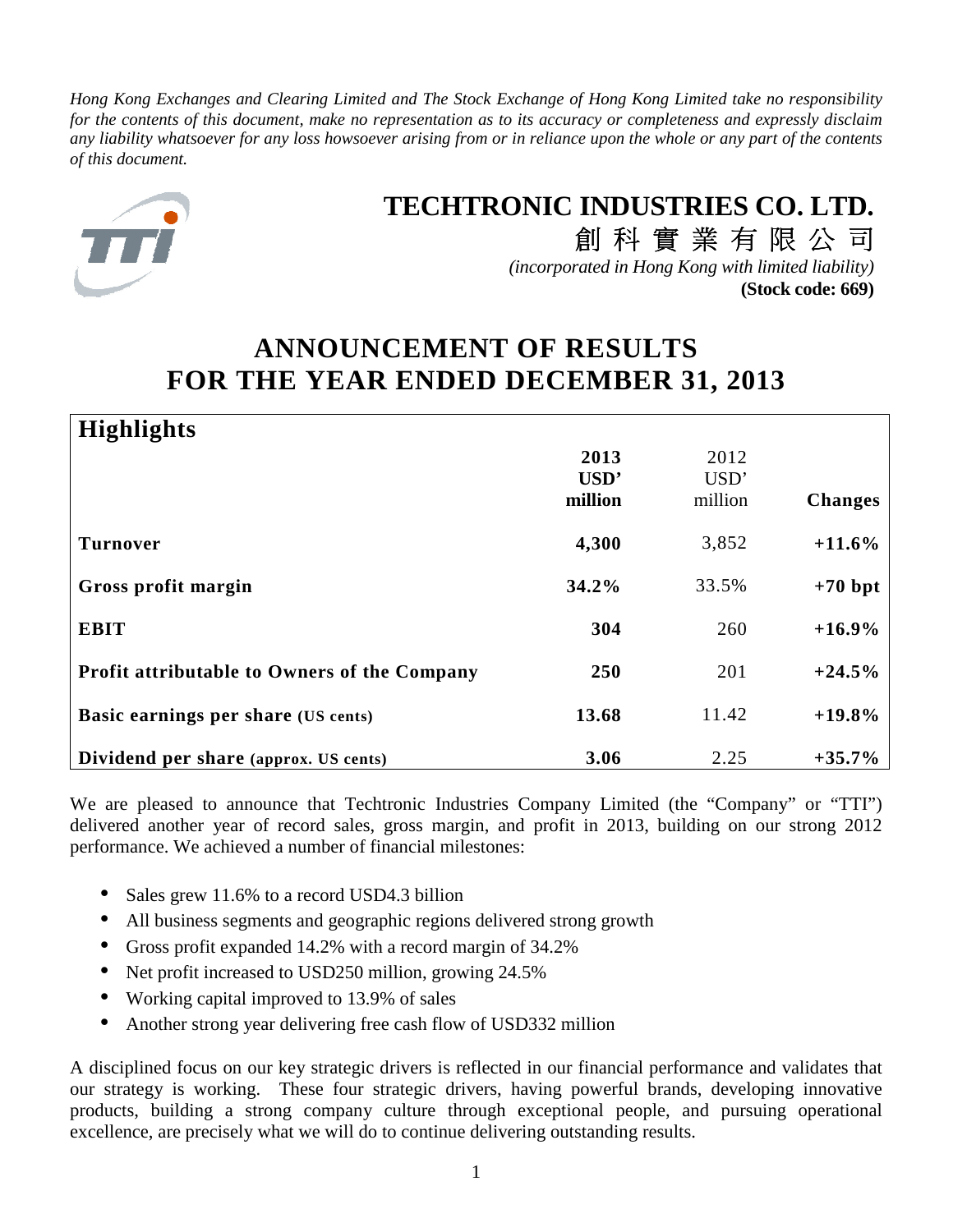## **BUSINESS HIGHLIGHTS**

### **Record Financial Performance**

Sales for the year ended December 31, 2013 increased 11.6% over 2012 to USD4.3 billion as we continued investing in new products and driving organic growth. Sales of our largest business segments, Power Equipment, rose by 9.8% to USD3.1 billion, accounting for 73.1% of total sales, against 74.4% in 2012. Floor Care and Appliance had a strong year on sales growth of 17.0% over 2012 to USD1.2 billion. We delivered double digit sales growth in all geographic regions. The acquisition of the powerful ORECK<sup>®</sup> brand in the second half of 2013 further strengthened our global floor care portfolio and expanded our offering in the commercial and premium market segments.

Our gross profit margin improved for the fifth consecutive year to 34.2% from 33.5% last year through the introduction of new products coupled with further productivity gains in our operations and sourcing. Cost improvement programs across our global operations delivered significant savings in purchasing, supply chain, value engineering, and manufacturing. In addition, we continue to invest in automation and lean manufacturing initiatives to improve both labor efficiency and overall productivity.

Earnings in 2013, before interest and taxes, increased by 16.9% to USD304 million, with the margin improving by 30 basis points to 7.1%. We increased our strategic spending on research and development (R&D) to deliver our innovative new product road map across all categories and on marketing to successfully launch the new products. Our solid operational performance drove shareholders' profits to rise by 24.5% to USD250 million, with earnings per share increasing by 19.8% over 2012 to US13.68 cents. The higher sales and operational efficiency drove positive free cash flow to a record USD332 million. We continued to improve the management of our working capital and lowered our gearing, reducing it from 25.8% at the end of 2012, to 10.6% in 2013.

### **Powerful Brands & Innovative Products**

We have the best brand portfolio in our industries with market leading brands like MILWAUKEE®, RYOBI<sup>®</sup>, HOMELITE®, AEG®, HOOVER®, DIRT DEVIL<sup>®</sup>, VAX<sup>®</sup>, and recently acquired ORECK<sup>®</sup>. The centerpiece of our growth strategy is the sustainable development of innovative new products bringing break-through technology, Lithium cordless platforms, and broad-based new product ranges to end-users. Our continuing success flows from our ability to develop and produce innovative products, with about one third of our 2013 sales coming from new products.

Another strategic initiative driving our industry leading position is the expansion of our presence in underrepresented geographic markets. We have worked to grow our business in high potential markets around the world, seizing opportunities to drive the strategic deployment of our brands. We are expanding globally and our products are employing even more advanced technology as we continue investing in R&D.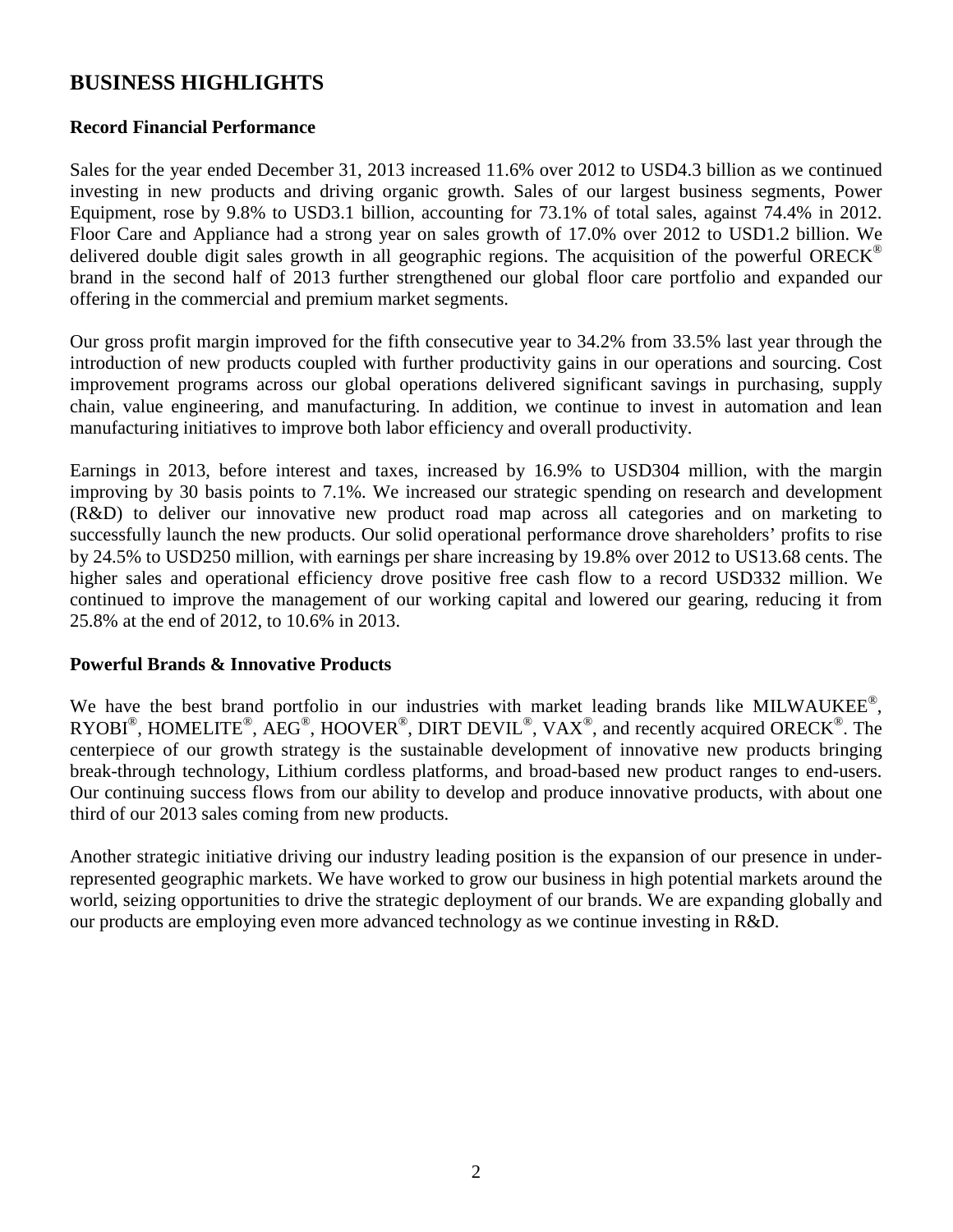## **DIVIDEND**

The Directors have recommended a final dividend of HK13.75 cents (approximately US1.77 cents) per share with a total of approximately USD32,382,000 for the year ended December 31, 2013 (2012: HK10.75 cents (approximately US1.38 cents)) payable to the Company's shareholders whose names appear on the register of members of the Company on May 30, 2014. Subject to the approval of the shareholders at the forthcoming annual general meeting of the Company, the proposed final dividend is expected to be paid on or about June 27, 2014. This payment, together with the interim dividend of HK10.00 cents (approximately US1.29 cents) per share (2012: HK6.75 cents (approximately US0.87 cent)) paid on September 27, 2013, makes a total payment of HK23.75 cents (approximately US3.06 cents) per share for 2013 (2012: HK17.50 cents (approximately US2.25 cents)).

## **REVIEW OF OPERATIONS**

TTI delivered another strong year on very good results across our business segments, brands, and geographic locations. North America grew 11.2%, Europe expanded 13.3% and rest of world increased 11.5%. The progress we are making in product development to deliver new and innovative products with advanced technologies and the expansion of our Lithium cordless platforms are driving our growth. We are focused on continuing our success in expanding our market share in Canada, Western Europe, Australia, and New Zealand, as well as the United States. Additionally, we strengthened our distribution footholds across Eastern Europe, Latin America, the Middle East, Africa, and Asia. Our MILWAUKEE® business had a stellar year in all markets as we continued to drive global expansion and made great strides in our Floor Care business. We made significant gains in channel penetration programs, while deepening strategic customer partnerships.

All business segments delivered record sales and profit this year. Our profit margins expanded, showing the strength of the businesses. We achieved significant cost improvements from our continued focus on value engineering, lean production, and supplier productivity. Our investments in automation are driving efficiency and increasing the quality in our manufacturing. The streamlining of our Floor Care operations boosted productivity and lowered costs. Working capital remained solid with the business generating positive free cash flow.

## **Power Equipment**

The Power Equipment business is our largest division and consists of power tools, hand tools, outdoor products and accessories. In 2013, sales in this business rose by 9.8% to a record USD3.1 billion. We delivered growth in all geographic markets and reported strong results in our industrial division. The business accounted for 73.1% of Group turnover, against 74.4% in 2012. Earnings grew 14.2% to USD261 million on new products, operational efficiency, and supply chain productivity.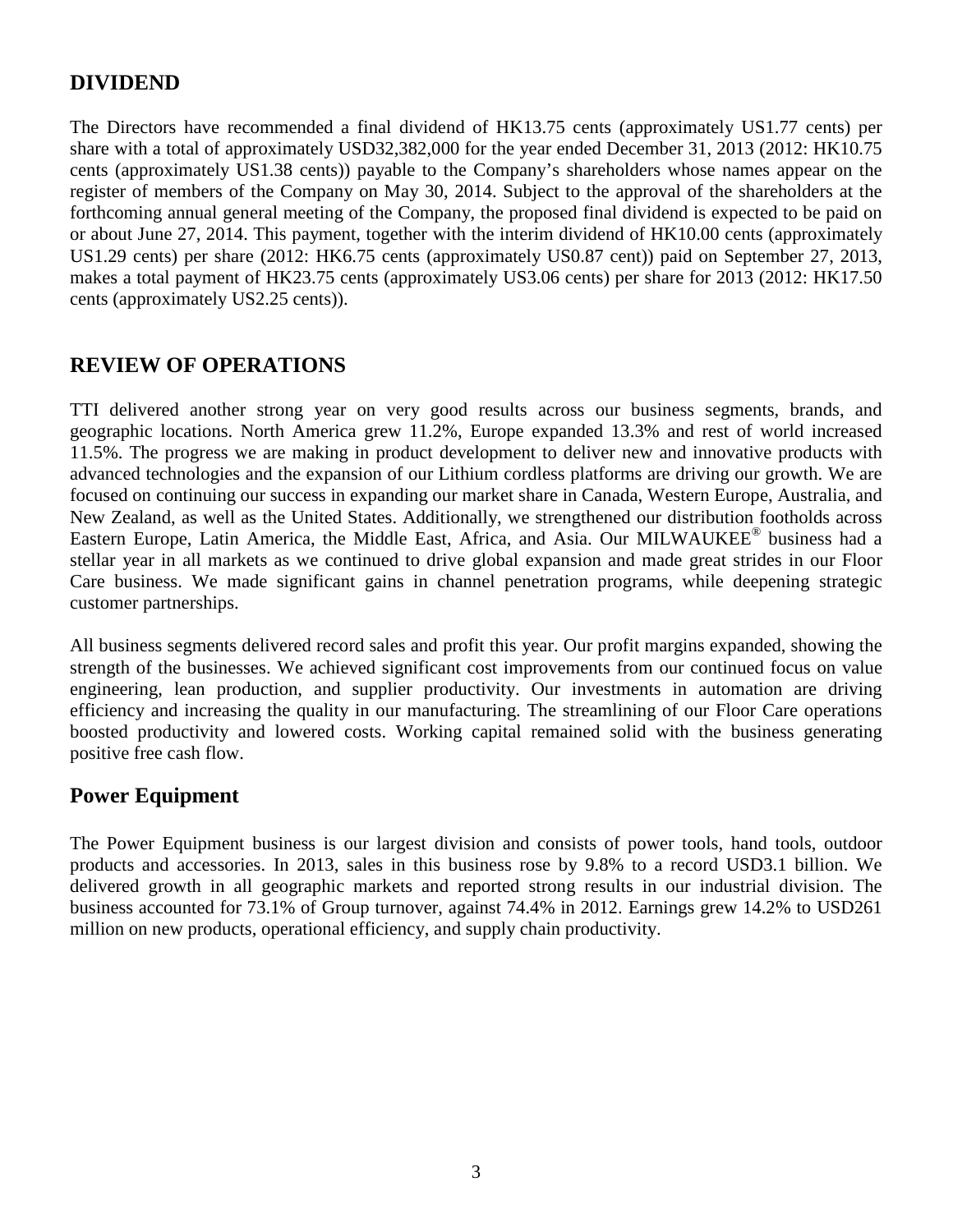### *Industrial*

Our industrial division delivered another year of double digit growth with MILWAUKEE® expanding in key product categories. Our innovation and industry leadership is evident across our power tool, accessory, and hand tool businesses. We continued our solid growth through robust sales of new and innovative products and the ongoing performance of M12<sup>®</sup> and M18<sup>®</sup> cordless platforms, coupled with marketing support across all channels. New category expansion and key market initiatives were significant contributors to growth, resulting in substantial market penetration gains across major business segments.

We continued to advance our industry leading  $M12^{\circledast}$  and  $M18^{\circledast}$  cordless ranges as we introduced M12 FUEL™ Cordless Drilling and Fastening Solutions and the M12 FUEL™ SDS+ Rotary Hammer, delivering cutting edge innovation that separates us from our competitors in the compact 12V cordless space. M18 FUEL<sup>TM</sup> Drilling and Fastening continued to draw new users into the M18<sup>®</sup> system while the expansion of the new M18 FUEL™ SAWZALL® Reciprocating Saw, High Torque Impact Wrenches, Circular Saw, and Grinders increased momentum for the FUEL<sup>®</sup> range globally.

The MILWAUKEE<sup>®</sup> brand has established itself as a preeminent player in the power tool accessories industry by addressing user challenges through innovative design and groundbreaking technology. MILWAUKEE<sup>®</sup> expanded the leading SAWZALL<sup>®</sup> blade program with the introduction of DOUBLE DUTY™ Metal Blades and moved into a new drilling segment with the introduction of JAM FREE™ Step Bits. Both of these accessories have proven to increase productivity and efficiency for the end users. The introduction of SHOCKWAVE<sup>®</sup> Expand to support the SHOCKWAVE<sup>®</sup> range of Impact Duty driver bits offers key productivity enhancement, allowing users to cover hundreds of applications with a handful of items.

MILWAUKEE<sup>®</sup> is striving to become the leader in productivity solutions in the industrial hand tool market. Overwhelming acceptance of MILWAUKEE® hand tools by our core users has come from a focus on innovation within key categories such as fastening, cutting, and layout. Our dedication to unveiling new products, such as the innovative HOLLOWCORE™ Nut Drivers and new line of FASTBACK™ Utility Knives, will continue to be a core part of the growth strategy.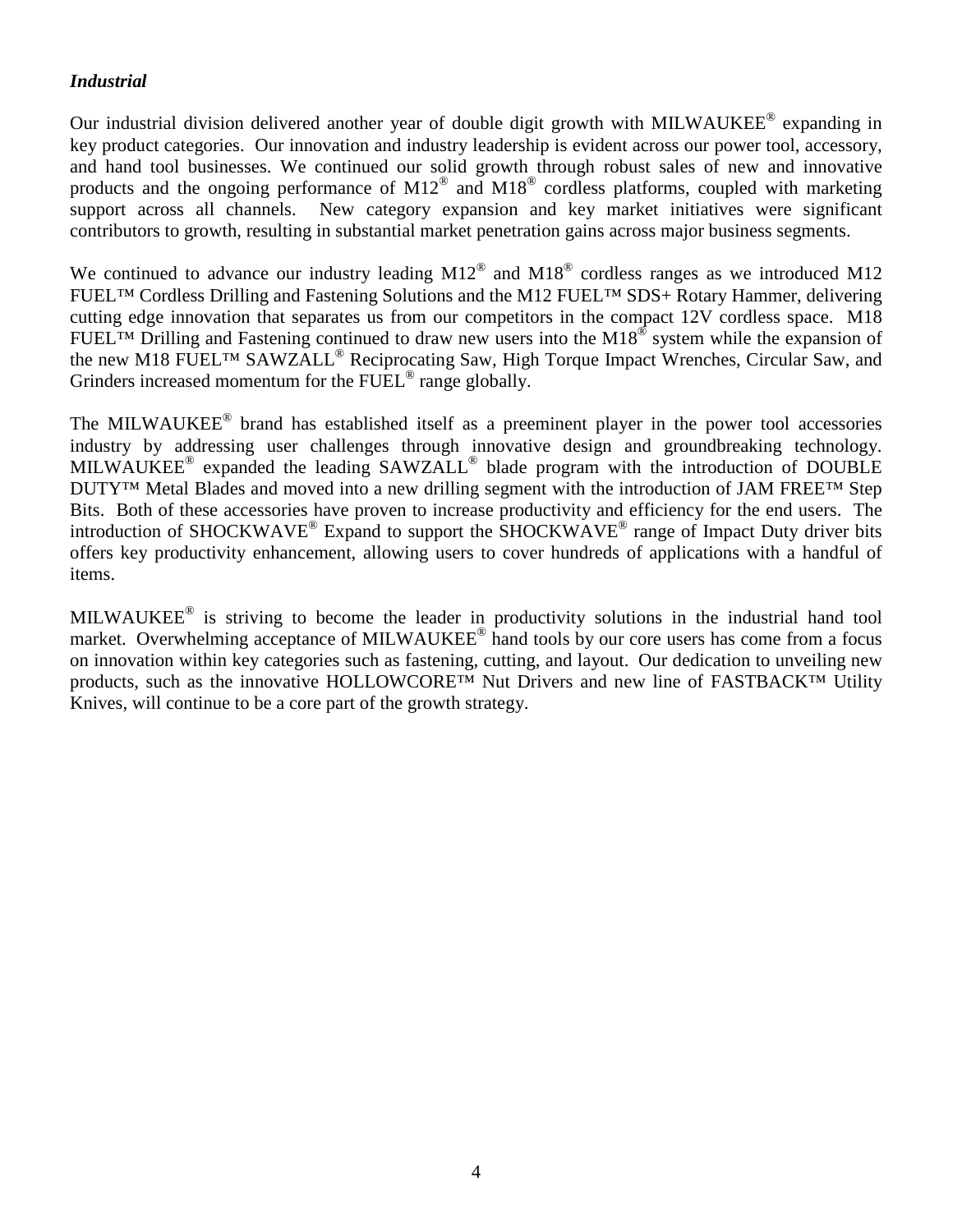### *Consumer and Professional*

We continue to expand our leading North American consumer power tool brand, RYOBI®, driven in large part by the innovative new 18V ONE+<sup>®</sup> product introductions that utilize the ONE+<sup>®</sup> Lithium ion battery platform, as well as increased marketing activities. RYOBI<sup>®</sup> ONE+<sup>®</sup> continues to add more than one million new customers each year through new product launches and promotional marketing campaigns. The launch of the RYOBI<sup>®</sup> 18V ONE+<sup>®</sup> AIRSTRIKE<sup>TM</sup> Brad Nailer has expanded our ONE+<sup>®</sup> system and has broadened our professional customer base. AIRSTRIKE™ eliminates the need for a compressor, hose, or gas cartridges and the 18V battery allows users to drive over 700 nails per charge. We are expanding the AIRSTRIKE™ technology with the introduction of the 18V ONE+® AIRSTRIKE™ Narrow Crown Stapler, another innovative category expansion.

Our professional business grew in all geographic markets with AEG® brand expanding in its core Europe and rest of world geographies. We have a focused distribution strategy in key markets and have nurtured strong distribution partnerships. Growth is being driven by the introduction of innovative new products, strong Lithium cordless platforms, and marketing support programs.

### *Outdoor Products*

Outdoor Products grew in all geographic regions. We increased profitability with new products, enhanced quality systems, operational efficiency, and supply chain productivity. Our cordless categories have shown tremendous growth over the past few years and 2013 was no exception. The growth came through the ongoing success of the RYOBI<sup>®</sup> 18V ONE+<sup>®</sup> program, expansion into higher voltages like RYOBI<sup>®</sup> 40V, and introducing innovations like the  $ONE+^{\circledR}$  Hybrid. The RYOBI $^{\circledR}$  40V range grew tremendously as users discovered that the run time is comparable to gas powered equipment. The uniqueness of the RYOBI<sup>®</sup> Hybrid is the dual power source, providing the user with the ability to choose between the powerful Lithium ONE+® battery and an extension cord.

In addition, we maintained our flow of new product innovations in our core gas product categories.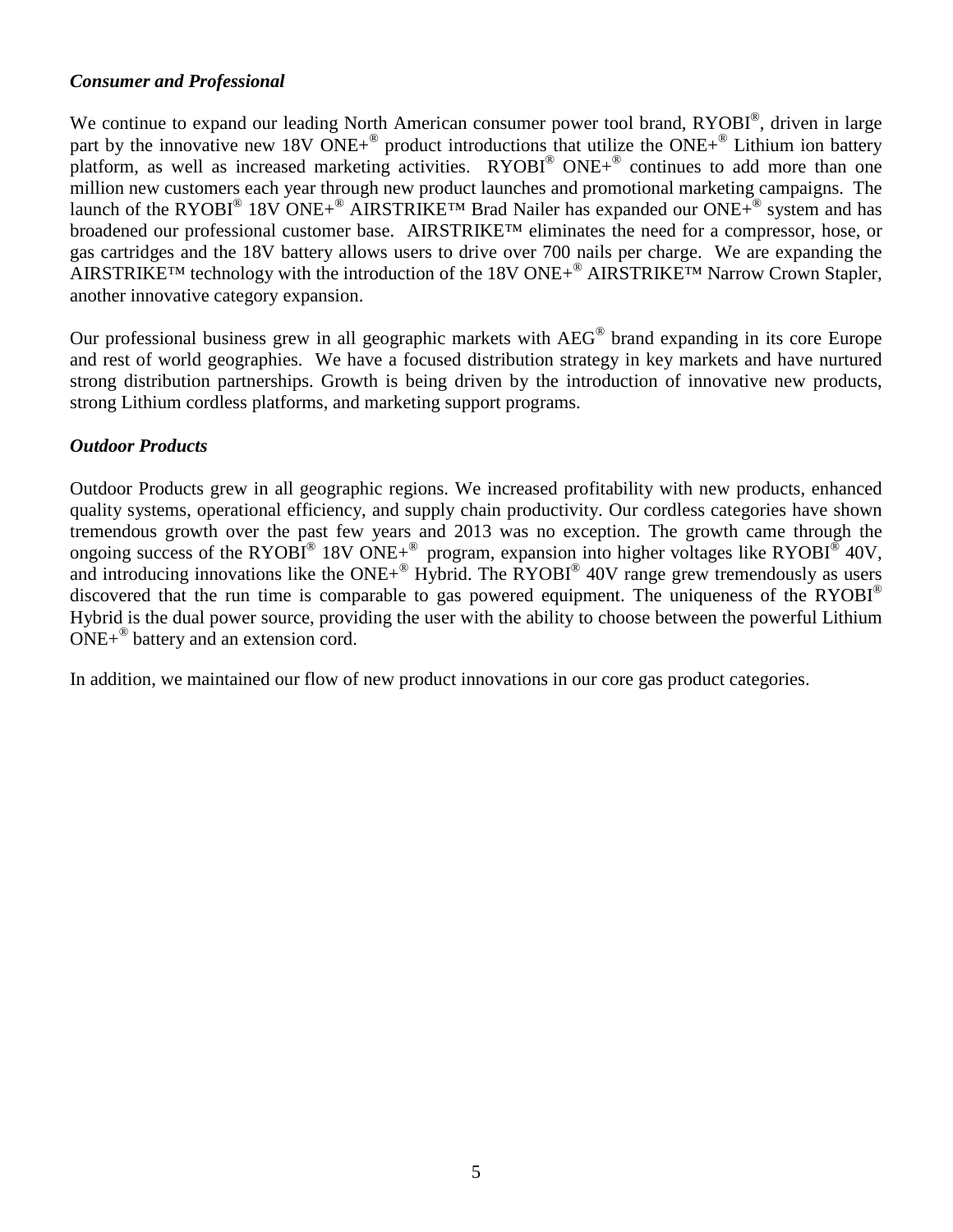## **Floor care and Appliances**

Floor Care and Appliances had a successful year. The business realigned its cost base to increase efficiencies, and invested significantly in product development and marketing. The result was a significant increase in sales and margin improvement. We generated sales growth of 17.0% over 2012 to USD1.2 billion with double digit growth in all geographic markets. Profitability moved higher on positive contributions from new product launches, the reorganization of our operations, and cost improvements. The business accounted for 26.9% of group turnover against 25.6% in 2012. During the year we acquired the ORECK<sup>®</sup> business which strengthens and expands our market penetration in independent and commercial channels.

North America delivered double digit sales growth and improved margins driven by an increased investment in marketing and successful new product launches, backed by operational productivity. The HOOVER<sup>®</sup> FLOORMATE® family of hard floor washers experienced strong growth and the launch of the new HOOVER<sup>®</sup> AIR<sup>®</sup> range of lightweight, powerful upright vacuum cleaners was a success in an important product category. We initiated the expansion of our range and distribution of carpet cleaners with the HOOVER<sup>®</sup> DUAL POWER<sup>TM</sup> Carpet Washer, a new and innovative lightweight twin brushbar carpet washer. We are pleased with the performance of a new range of innovative DIRT DEVIL<sup>®</sup> quick clean products for everyday household cleaning, which is helping to revitalize the brand.

We delivered double digit sales growth in Europe and rest of the world from new products and marketing investments. Our VAX<sup>®</sup> business in Europe had another highly successful year with double digit expansion in the United Kingdom, Eastern Europe and Russia. In addition to delivering innovative new products supported by strategic marketing, we integrated the global supply chain and product development processes, and maintained our cost reduction programs and improved our working capital.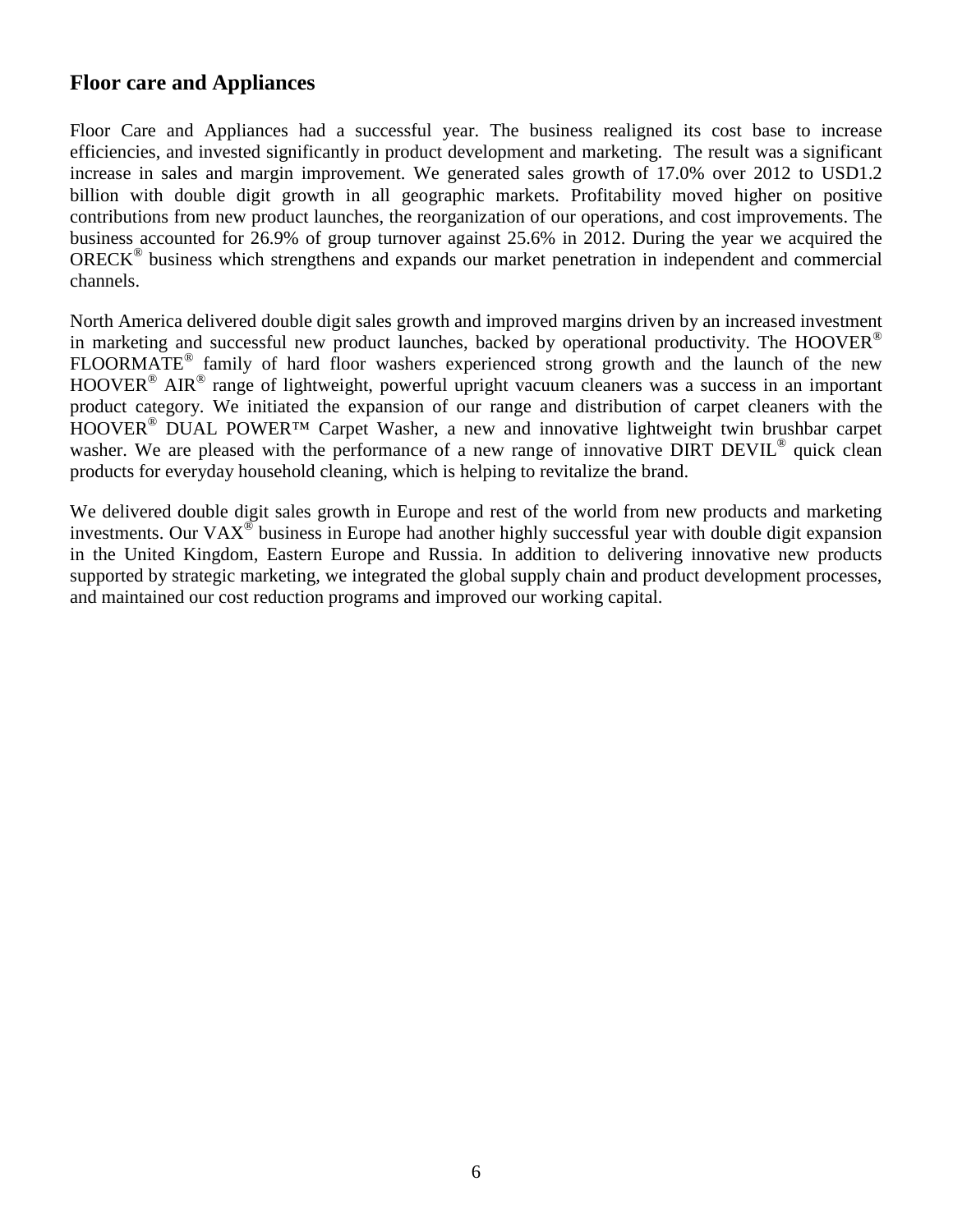# **FINANCIAL REVIEW**

## **FINANCIAL RESULTS**

### *Result Analysis*

The Group's turnover for the year amounted to USD4.3 billion, an increase of 11.6% as compared to USD3.9 billion in 2012. Profit attributable to Owners of the Company amounted to USD250 million as compared to USD201 million in 2012, an increase of 24.5%. Basic earnings per share for the year improved to US13.68 cents as compared to US11.42 cents in 2012.

EBITDA amounted to USD443 million, an increase of 13.7% as compared to USD389 million in 2012.

EBIT amounted to USD304 million, an increase of 16.9% as compared to USD260 million in 2012.

### *Gross Margin*

Gross margin improved to 34.2% as compared to 33.5% last year. The margin improvement was the result of new product introduction, category expansion, efficient production amongst various production facilities, effective supply chain management and volume leverage on our economies of scale.

### *Operating Expenses*

Total operating expenses for the year amounted to USD1,175 million as compared to USD1,033 million in 2012, representing 27.3% of turnover (2012: 26.8%).

Investments in product design and development amounted to USD107 million, representing 2.5% of turnover (2012: 2.1%) reflecting our continuous strive for innovation. We will continue to invest in design and development as new products and category expansions are most critical not only to maintain sales growth momentum but also margin expansions.

Net interest expenses for the year amounted to USD25 million as compared to USD37 million in 2012. Interest coverage, expressed as a multiple of EBITDA to total interest was 12.4 times (2012: 8.7 times).

The effective tax rate, being tax charged for the year to before tax profits was at 10.5%. The Group will continue to leverage its global operations to sustain the overall tax efficiencies.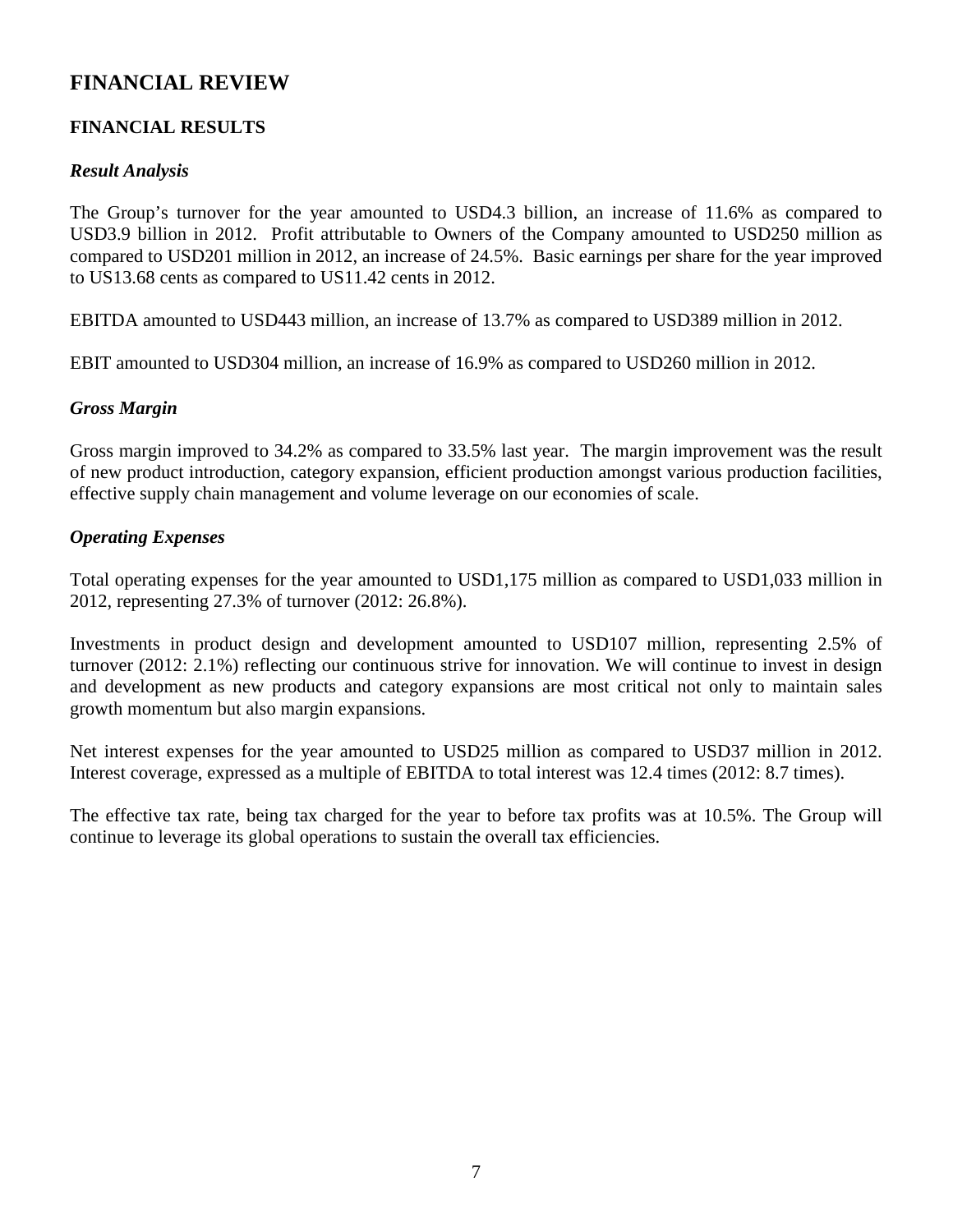## **LIQUIDITY AND FINANCIAL RESOURCES**

### *Shareholders' Funds*

Total shareholders' funds amounted to USD1.7 billion as compared to USD1.5 billion in 2012. Book value per share was at USD0.95 as compared to USD0.85 last year, an increase of 11.8%.

### *Financial Position*

The Group continued to maintain a strong financial position. As at December 31, 2013, the Group's cash and cash equivalents amounted to USD698 million (2012: USD618 million), of which 49.2%, 25.5%, 13.6%, 3.7%, 3.6% and 4.4% were denominated in RMB, USD, EUR, AUD, HKD and other currencies respectively.

The Group's net gearing, expressed as a percentage of total net borrowing (excluding bank advance from factored trade receivables which are without recourse in nature) to equity attributable to Owners of the Company, improved to 10.6% as compared to 25.8% last year. The gearing improvement is the result of very disciplined and focused management over working capital and free cash flow from operations applied to debt repayment. The Group remains confident that gearing can further improve going forward.

### *Bank Borrowings*

Long term borrowings accounted for 42.4% of total debts (2012 : 34.3%).

The Group's major borrowings continued to be in US Dollars and in HK Dollars. Borrowings are predominantly LIBOR or Hong Kong best lending rates based. There is a natural hedge mechanism in place as the Group's major revenues are in US Dollars and currency exposure therefore is low. Currency, interest rate exposures, and cash management functions are all being closely monitored and managed by the Group's treasury team.

During the year, the Group repaid USD39 million of fixed interest rate notes, refinanced by other bank facilities with lower interest rates. This refinancing arrangement will lower our interest cost in future periods.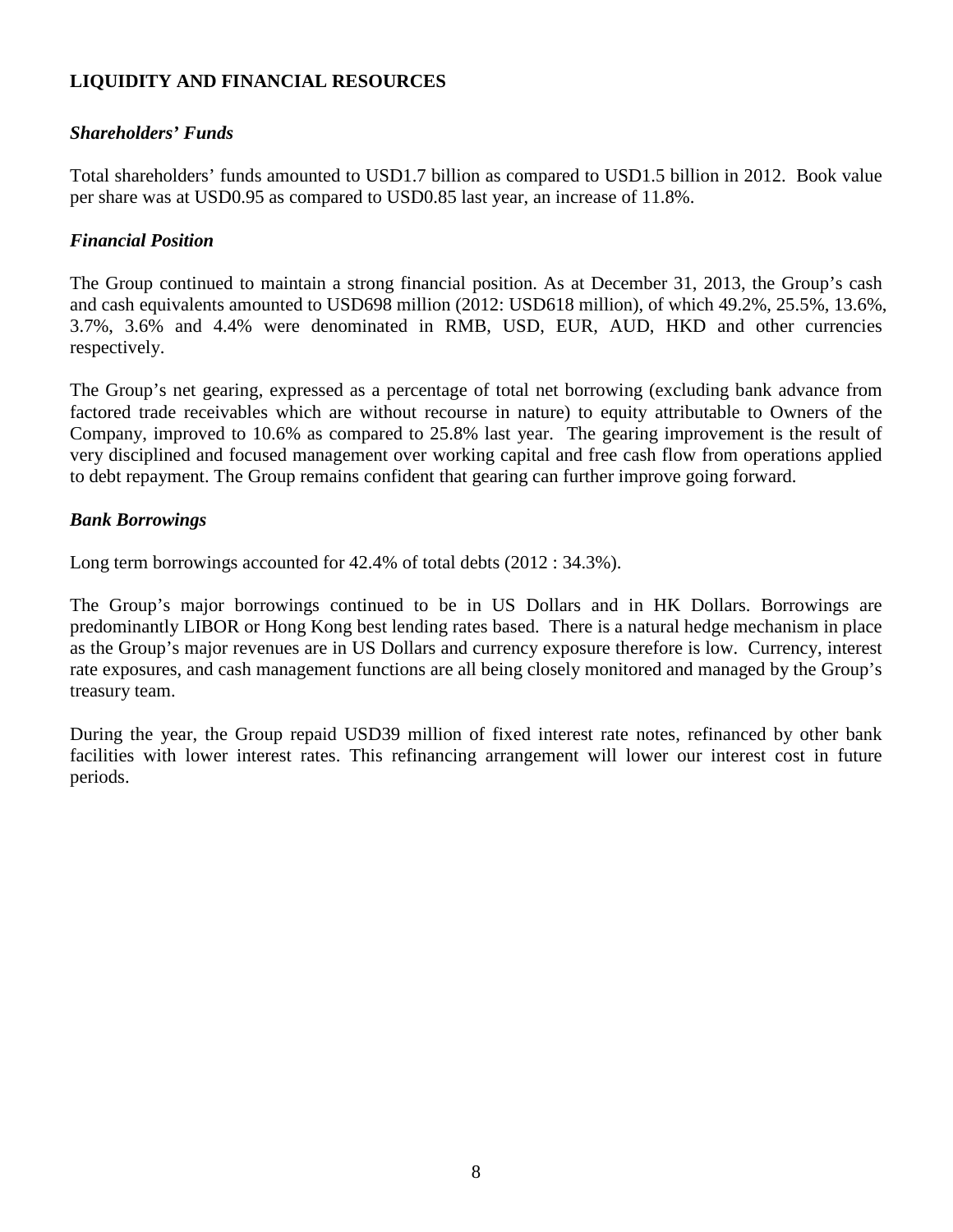## *Working Capital*

Total inventory was at USD884 million as compared to USD689 million in 2012. Days inventory increased by 10 days from 65 days to 75 days. Part of the increase in inventory at year end was a result of pre-build of products before the Chinese New Year in January to prepare for the sales in February and to ensure the service quality level to customers will not be jeopardized having taken into consideration of our sales momentum. The Group will continue to focus in managing the inventory level and improve inventory turns.

Trade receivable turnover days were at 64 days as compared to 61 days last year. Excluding the gross up of the receivables factored which is without recourse in nature, receivable turnover days were at 57 days as compared to 54 days last year. The Group is comfortable with the quality of the receivables and will continue to exercise due care in managing the credit exposure.

Trade payable days were extended by 21 days from 67 days in 2012 to 88 days in 2013, partially offsetting the increase in inventory.

Working capital as a percentage of sales was at 13.9% as compared to 16.2% last year.

## *Capital Expenditure*

Total capital expenditures for the year amounted to USD105 million (2012: USD103 million).

### *Capital Commitments and Contingent Liabilities*

As at December 31, 2013, total capital commitments amounted to USD19 million (2012: USD18 million) and there were no material contingent liabilities or off balance sheet obligations.

## *Charge*

None of the Group's assets are charged or subject to encumbrance.

### *Major Customers and Suppliers*

For the year ended December 31, 2013

- (i) the Group's largest customer and five largest customers accounted for approximately 37.7% and 51.3% respectively of the Group's total turnover; and
- (ii) the Group's largest supplier and five largest suppliers accounted for approximately 4.6% and 17.0% respectively of the Group's total purchases (not including purchases of items which are of a capital nature).

As far as the Directors are aware, none of the Directors, their associates or any shareholders who owned more than 5% of TTI's share capital had any interest in the five largest customers or suppliers of the Group.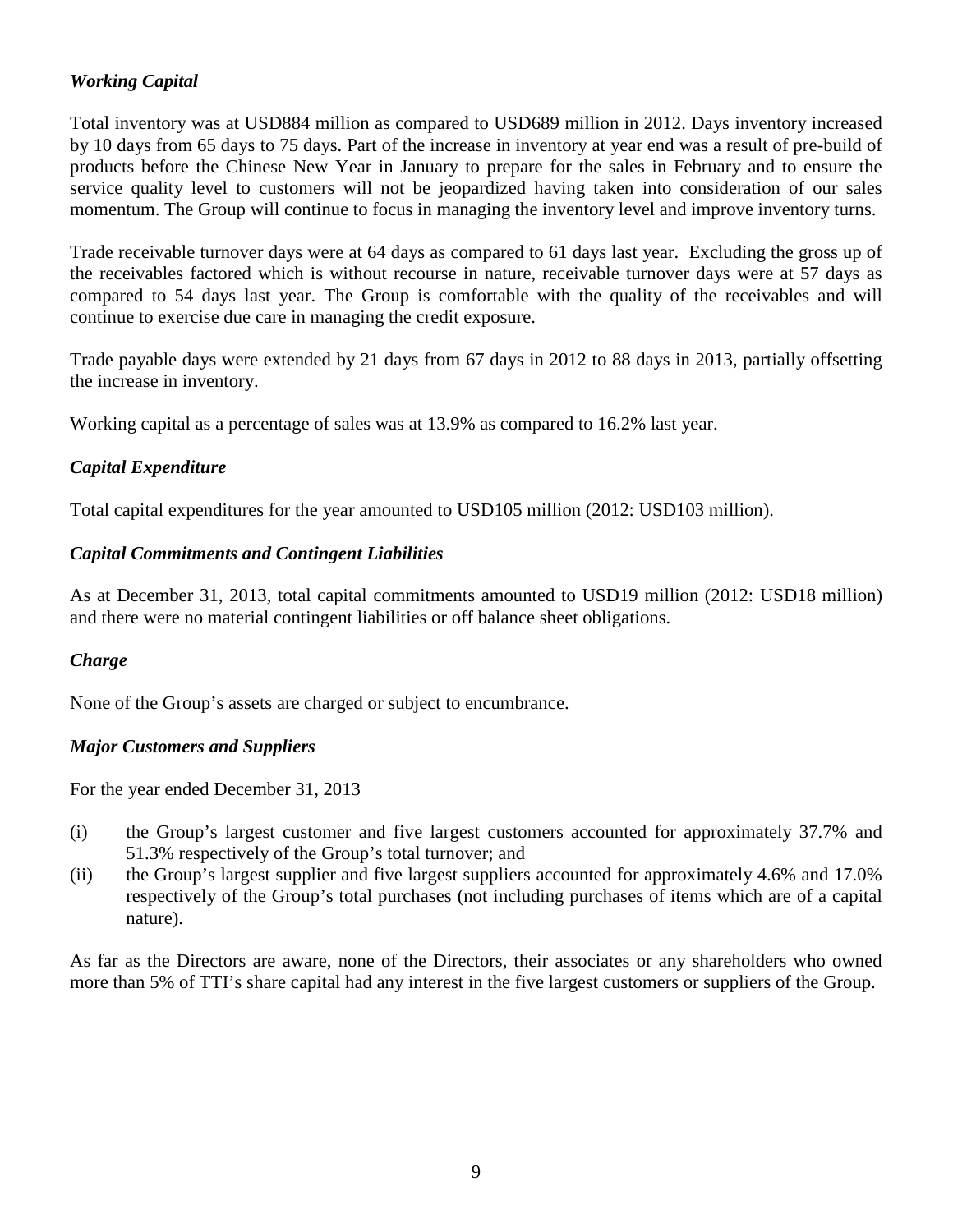### **HUMAN RESOURCES**

The Group employed a total of 18,746 employees as at December 31, 2013 (2012: 18,068) in Hong Kong and overseas. Total staff cost for the year under review amounted to USD601 million (2012: USD538 million).

The Group regards human capital as vital for the Group's continuous growth and profitability and remains committed to improving the quality, competence and skills of all employees. It provides job-related training and leadership development programs throughout the organization. The Group continues to offer competitive remuneration packages, discretionary share options and bonuses to eligible staff, based on the performance of the Group and the individual employee.

### **CORPORATE STRATEGY AND BUSINESS MODEL**

The Group is a world-class leader in design, manufacturing and marketing of power tools, outdoor power equipment and floor care for consumers, professional and industrial users in the home improvement, infrastructure and construction industries. We are committed to implementing our long term strategic plan that focuses on "Powerful brands, Innovative Products, Operational Excellence and Exceptional People".

We continue to strengthen our portfolio of powerful brands with a focused marketing approach. Brands extension into new product categories and under-represented markets enable us to generate outstanding growth. Geographic expansion will be a highlight of TTI's future, our long term strategy is to aggressively build our business outside the U.S. and we have spent relentless efforts to expand or establish presence in high potential markets around the world.

Introducing innovative new products is the centerpiece of our long term strategy. We continue to invest in building a high-speed product development process, enabling us to respond faster to customer requests and emerging opportunities, giving us a vigorous competitive advantage.

Our strategy in operational excellence will continue, we will drive further gains in efficiency across our manufacturing operations, supporting further margin improvement.

We continue to deploy our Leadership Development Program (LDP) to develop our pool of talent for the future. The LDP initiative is successfully feeding talent into key positions throughout the company.

## **REVIEW OF FINANCIAL INFORMATION**

The Audit Committee has reviewed with senior management of the Group and Messrs Deloitte Touche Tohmatsu the accounting principles and practices adopted by the Group and has discussed internal controls and financial reporting matters, including the review of Group's consolidated financial statements for the year ended December 31, 2013. The Board acknowledges its responsibility for the preparation of the accounts of the Group.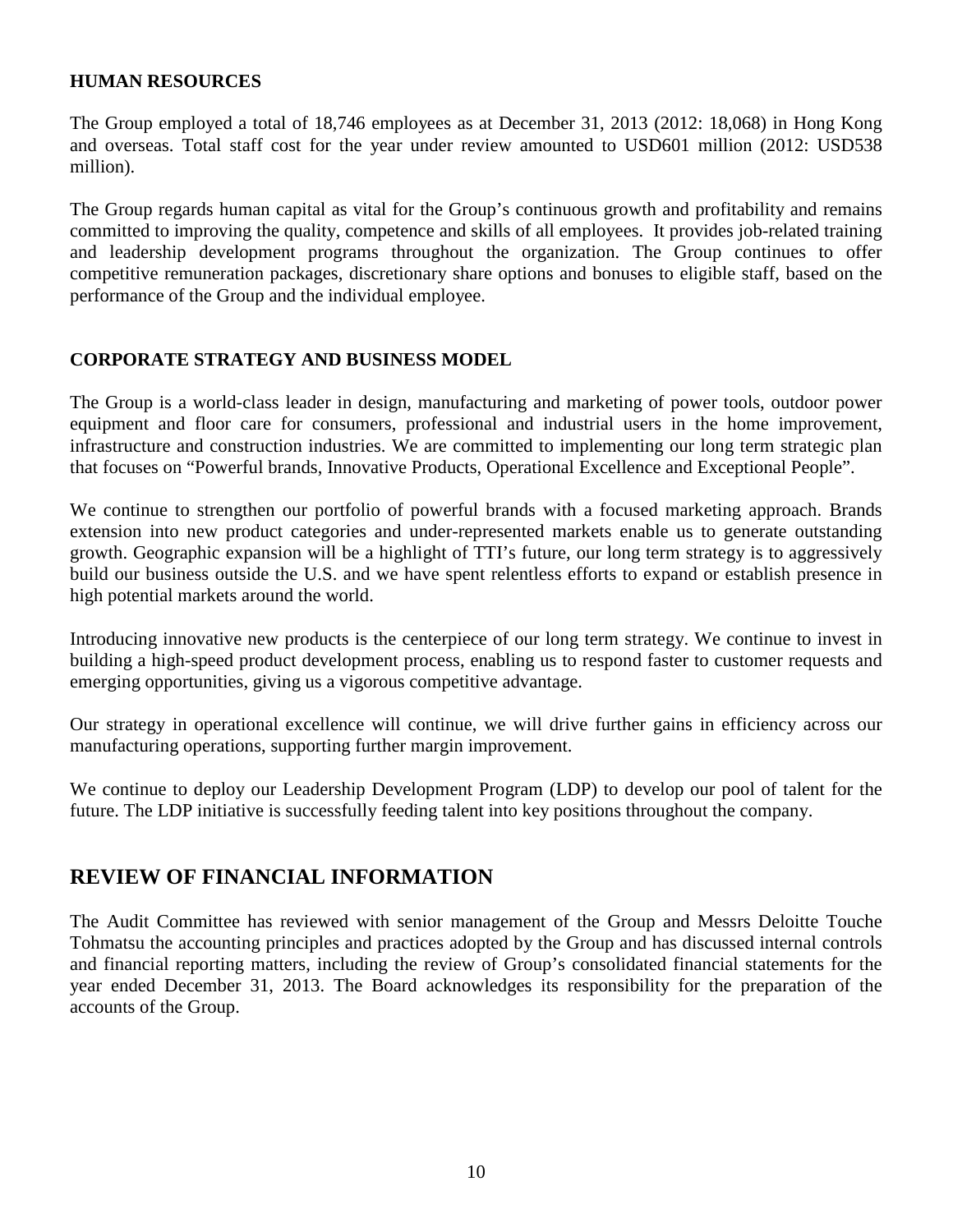# **COMPLIANCE WITH THE CORPORATE GOVERNANCE CODE OF THE LISTING RULES**

The Company has complied with all the code provisions of the Corporate Governance Code set out in Appendix 14 of the Rules Governing the Listing of Securities on The Stock Exchange of Hong Kong Limited (the "Listing Rules") (the "Corporate Governance Code") throughout the year ended December 31, 2013, save that:-

- 1. none of the Directors are appointed for a specific term since they are subject to retirement by rotation and re-election in accordance with the Articles of Association of the Company. Under Article 103 of the Articles of Association of the Company, one-third of the board of directors (the "Board") must retire by rotation at each general meeting of the Company and if eligible, offer themselves for re-election.
- 2. Mr Christopher Patrick Langley OBE (an Independent Non-executive Director) and Mr Joel Arthur Schleicher (an Independent Non-executive Director) were unable to attend the annual general meeting of the Company held on May 24, 2013 due to prior engagements.
- 3. the Board is provided with quarterly updates instead of monthly updates. The Board agreed that quarterly updates give a balanced and understandable assessment of the performance, position and prospects of the Company in supporting the Directors to discharge their responsibilities.

The Company also voluntarily complied with a number of recommended best practices set out in the Corporate Governance Code, which is aimed for further enhancement of the Company's corporate governance standard and promote the best interests of the Company and shareholders as a whole.

# **COMPLIANCE WITH THE MODEL CODE OF THE LISTING RULES**

The Board has adopted the provisions of the Model Code for Securities Transactions by Directors of Listed Issuers set out in Appendix 10 of the Listing Rules (the "Model Code"). Specific enquiries have been made with all Directors who have confirmed that they have fully complied with the required standards as set out in the Model Code during the year ended December 31, 2013.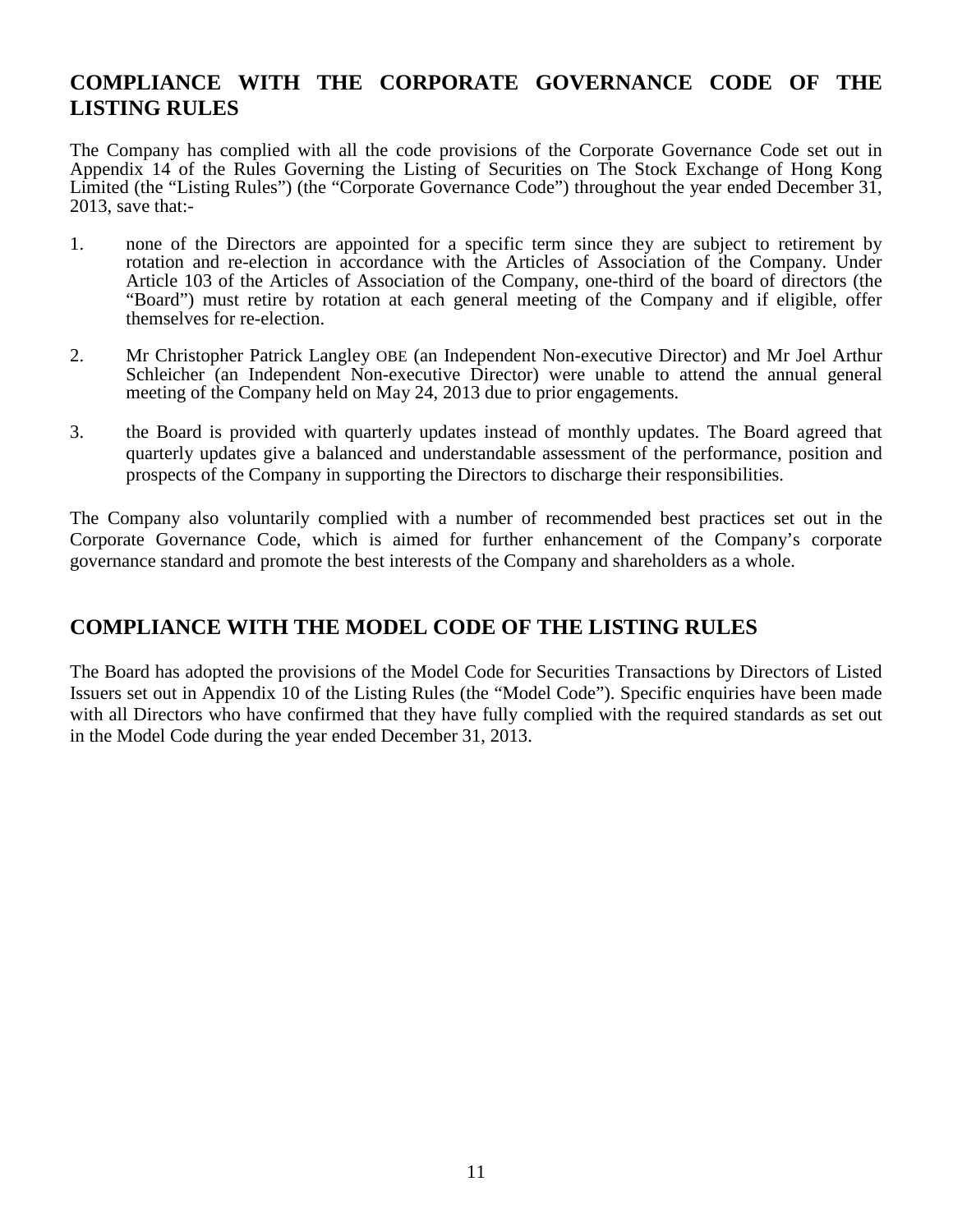# **PURCHASE, SALE OR REDEMPTION OF SHARES**

A total of 3,300,000 ordinary shares of the Company were cancelled by the Company during the year. Among these cancelled shares, 2,000,000 shares were bought back and settled during the year at prices ranging from HKD17.74 to HKD19.16 and 1,300,000 shares were bought back in December 2012 and cancelled in January 2013 at prices ranging from HKD14.34 to HKD14.68. The aggregate amount paid by the Company for such buy-backs cancelled during 2013 amounting to USD7,158,000 was charged to the retained earnings. The issued share capital and the capital redemption reserve of the Company was reduced and increased respectively.

The buy-back of the Company's shares during the year were effected by the Directors pursuant to the mandate received from shareholders at the previous annual general meeting, with a view to benefiting shareholders as a whole by enhancing the net asset value per share and earnings per share of the Company.

Except as disclosed above, neither the Company nor any of its subsidiaries purchased, redeemed or sold any of the Company's listed securities during the year.

# **CLOSURE OF REGISTER OF MEMBERS**

The register of members of the Company will be closed for the following periods:

To ascertain members' eligibility to attend and vote at the 2014 Annual General Meeting, the register of members of the Company will be closed from May 22, 2014 to May 23, 2014, both days inclusive, during which period no transfers of shares will be effected. In order to qualify to attend and vote at the 2014 Annual General Meeting, all transfers accompanied by the relevant share certificates must be lodged with the Company's share registrars, Tricor Secretaries Limited, at 26/F., Tesbury Centre, 28 Queen's Road East, Wanchai, Hong Kong (which will be relocated to Level 22, Hopewell Centre, 183 Queen's Road East, Hong Kong with effect from March 31, 2014) for registration not later than 4:00 p.m. on May 21, 2014.

To ascertain members' entitlement to the final dividend, the register of members of the Company will be closed from May 29, 2014 to May 30, 2014, both days inclusive, during which period no transfers of shares will be effected. In order to qualify for the final dividend, all transfers accompanied by the relevant share certificates must be lodged with the Company's share registrars, Tricor Secretaries Limited, at 26/F., Tesbury Centre, 28 Queen's Road East, Wanchai, Hong Kong (which will be relocated to Level 22, Hopewell Centre, 183 Queen's Road East, Hong Kong with effect from March 31, 2014) for registration not later than 4:00 p.m. on May 28, 2014.

## **ANNUAL GENERAL MEETING**

The annual general meeting of the Company will be held on May 23, 2014 and the notice of the annual general meeting will be published and dispatched to the shareholders of the Company within the prescribed time and in such manner as required under the Listing Rules.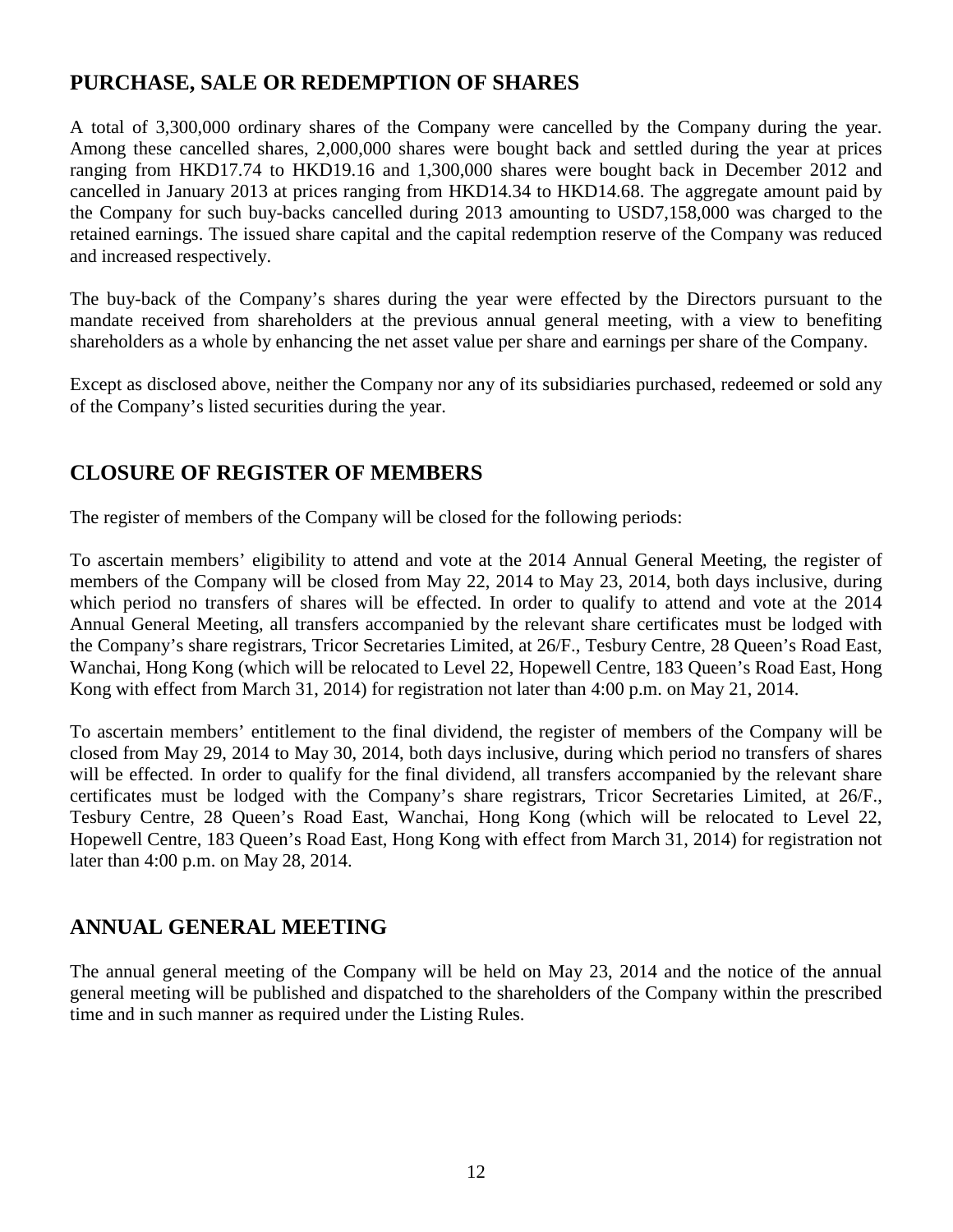# **OUTSTANDING PROSPECTS**

### **Operational Excellence & Exceptional People**

The performance in 2013 confirms that our continuous improvement initiatives, world class manufacturing, global purchasing, and value engineering programs are delivering efficiencies and driving innovation. We continue to increase our productivity levels to adapt to the growth in demand while offsetting inflationary pressures. Our lean production is driven by our efforts to reduce waste with programs like Kaizen events and cellular manufacturing. This lean focus coupled with intelligent use of automation frees resources for the most efficient production possible. Our commitment to operational excellence and continuous improvement is driven by well-established processes and dedicated employees and has permeated all of our business units.

The strength of our management team is an important driver of our successes. Recruiting, developing, and retaining great talent has become part of our culture. Each of our business units is building and fostering an outstanding team of current and future leaders. As our results demonstrate, TTI's management keeps the company on the leading edge of the industry.

### **A Bright Outlook**

TTI is revolutionizing the way professionals and consumers tackle projects at home and on the job site. We are doing this through our commitment to innovation, continually engineering superior products that make life easier for consumers and work easier for professionals. The result is powerful growth and the delivery of excellent year-over-year financial results. But this is just the beginning.

In the years to come we will continue to innovate and respond to the evolving needs of our consumers, positioning TTI for continued strong financial performance over the long term. We are excited about our positive momentum and are well positioned to build on our record financial performance.

We want to thank our loyal customers and business partners for their ongoing support, our dedicated and passionate employees whose hard work helps us realize our vision each year, our shareholders for their commitment to TTI, and our board of directors for its ongoing strategic contributions. Our shared success is the result of a true team effort.

> By Order of the Board **Horst Julius Pudwill**  Chairman

### Hong Kong, March 19, 2014

*As at the date of this announcement, the Board comprises five group Executive Directors, namely Mr Horst Julius Pudwill (Chairman), Mr Joseph Galli Jr. (Chief Executive Officer), Mr Patrick Kin Wah Chan, Mr Frank Chi Chung Chan and Mr Stephan Horst Pudwill, one Non-executive Director, namely Prof Roy Chi Ping Chung BBS JP, and five Independent Non-executive Directors, namely Mr Joel Arthur Schleicher, Mr Christopher Patrick Langley OBE, Mr Manfred Kuhlmann, Mr Peter David Sullivan and Mr Vincent Ting Kau Cheung.*

*This results announcement is published on the websites of the Company (www.ttigroup.com) and the HKExnews (www.hkexnews.hk).* 

*All trademarks are intellectual property of their respective owners and are protected under trademark law.* 

*AEG® is a registered trademark and its use is pursuant to a License granted by AB Electrolux (publ).* 

*RYOBI® is a registered trademark and its use is pursuant to a License granted by Ryobi Limited.*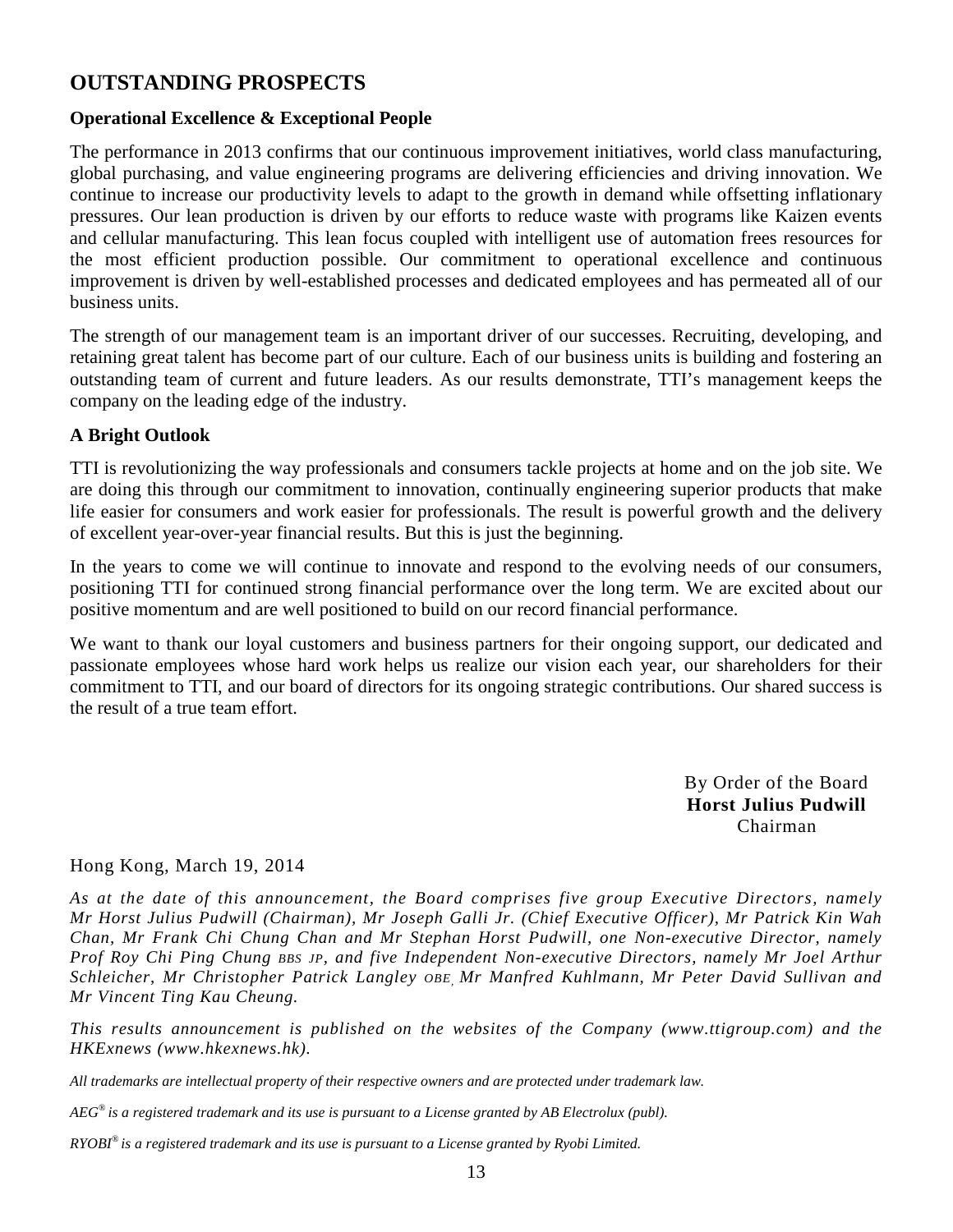# **RESULTS SUMMARY**

# **CONSOLIDATED STATEMENT OF PROFIT OR LOSS AND OTHER COMPREHENSIVE INCOME**

*For the year ended December 31, 2013* 

|                                                                | <b>Notes</b>   | 2013           | 2012           |
|----------------------------------------------------------------|----------------|----------------|----------------|
|                                                                |                | <b>USD'000</b> | <b>USD'000</b> |
| Turnover                                                       | $\overline{2}$ | 4,299,755      | 3,852,418      |
| Cost of sales                                                  |                | (2,827,445)    | (2,563,176)    |
|                                                                |                |                |                |
| Gross profit                                                   |                | 1,472,310      | 1,289,242      |
| Other income                                                   | $\mathfrak{Z}$ | 4,242          | 3,391          |
| Interest income                                                |                | 11,836         | 8,629          |
| Selling, distribution, advertising and                         |                |                |                |
| warranty expenses                                              |                | (562, 835)     | (532, 534)     |
| Administrative expenses                                        |                | (505, 394)     | (421, 340)     |
| Research and development costs                                 |                | (107,079)      | (79, 515)      |
| Finance costs                                                  | $\overline{4}$ | (36, 682)      | (45, 627)      |
|                                                                |                |                |                |
| Profit before taxation                                         |                | 276,398        | 222,246        |
| Taxation charge                                                | 5              | (29, 036)      | (22, 139)      |
|                                                                |                |                |                |
| Profit for the year                                            | 6              | 247,362        | 200,107        |
| Other comprehensive loss:                                      |                |                |                |
| Items that will not be reclassified subsequently to            |                |                |                |
| profit or loss:                                                |                |                |                |
| Remeasurement of defined benefit obligations                   |                | (9,143)        | (9,629)        |
|                                                                |                |                |                |
| Items that may be reclassified subsequently to profit or loss: |                |                |                |
| Fair value gain (loss) on foreign currency forward             |                |                |                |
| contracts in hedge accounting                                  |                | 101            | (1,254)        |
| Exchange differences on translation of foreign operations      |                | (740)          | 4,209          |
|                                                                |                |                |                |
| Other comprehensive loss for the year                          |                | (9,782)        | (6,674)        |
|                                                                |                |                |                |
| Total comprehensive income for the year                        |                | 237,580        | 193,433        |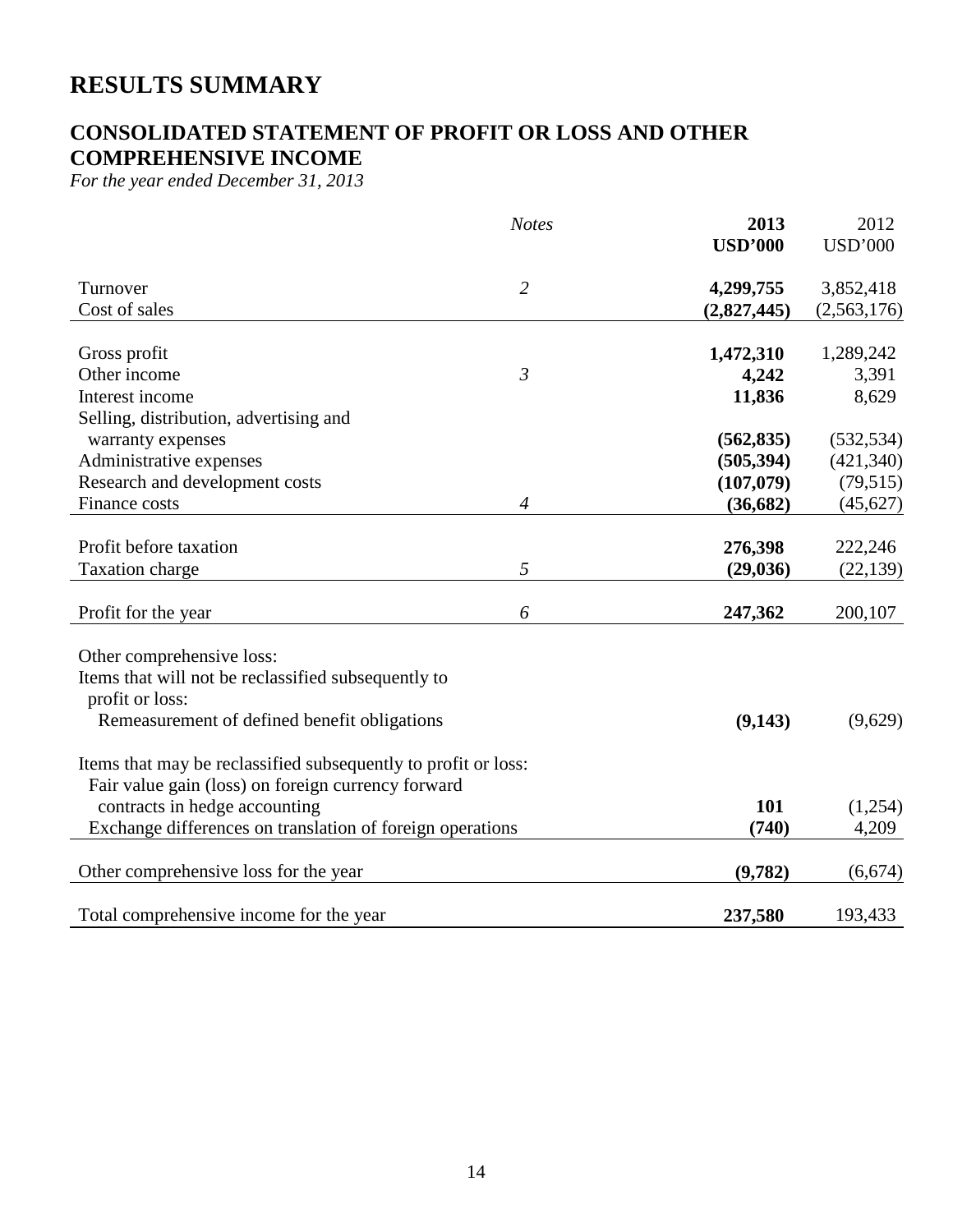|                                             | <b>Note</b> | 2013           | 2012           |
|---------------------------------------------|-------------|----------------|----------------|
|                                             |             | <b>USD'000</b> | <b>USD'000</b> |
| Profit for the year attributable to:        |             |                |                |
| Owners of the Company                       |             | 250,284        | 200,991        |
| Non-controlling interests                   |             | (2,922)        | (884)          |
|                                             |             | 247,362        | 200,107        |
| Total comprehensive income attributable to: |             |                |                |
| Owners of the Company                       |             | 240,502        | 194,340        |
| Non-controlling interests                   |             | (2,922)        | (907)          |
|                                             |             | 237,580        | 193,433        |
| Earnings per share (US cents)               | 7           |                |                |
| Basic                                       |             | 13.68          | 11.42          |
| Diluted                                     |             | 13.62          | 11.26          |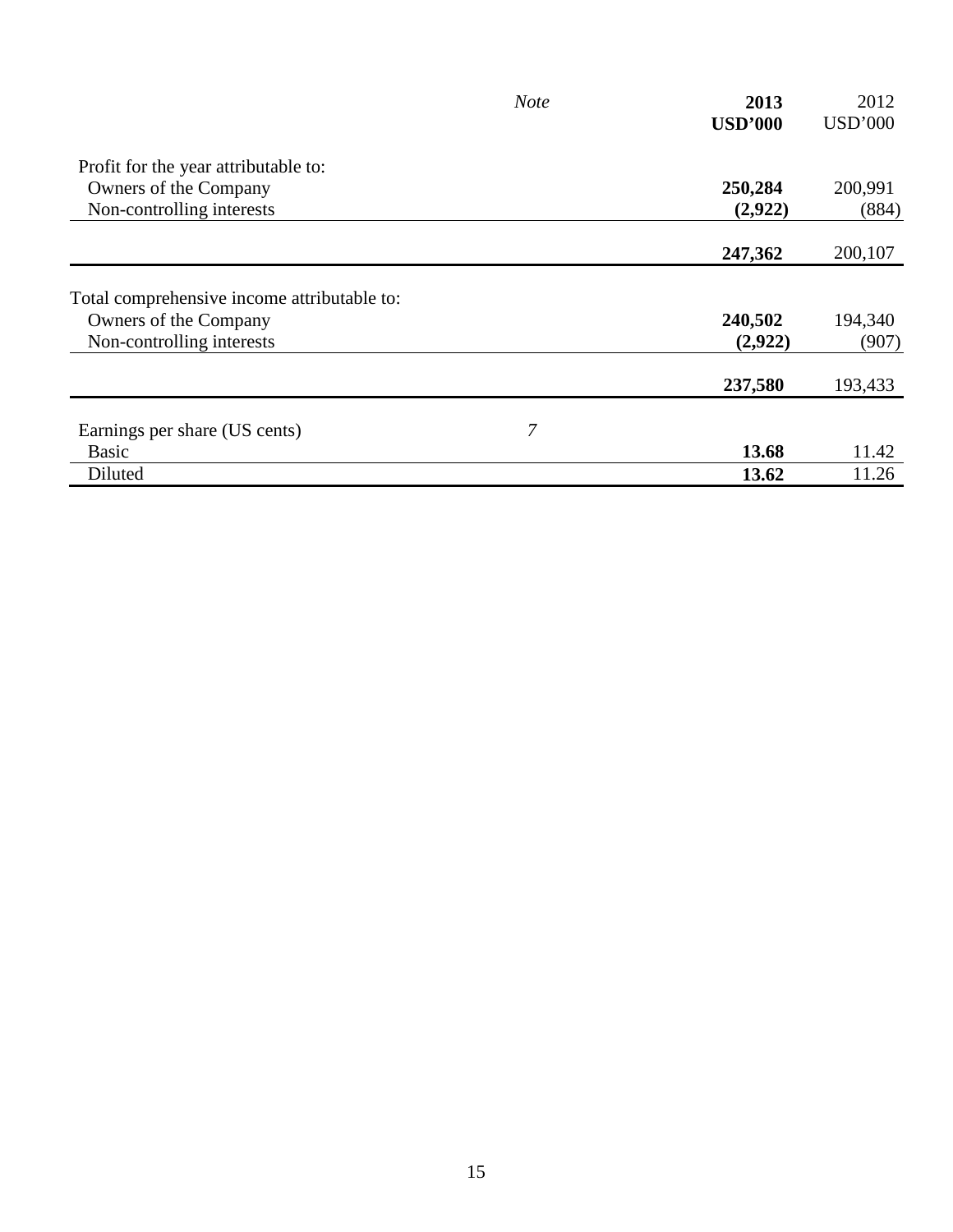# **CONSOLIDATED STATEMENT OF FINANCIAL POSITION**

*As at December 31, 2013* 

|                                                        | <b>Notes</b> | 2013<br><b>USD'000</b> | 2012<br><b>USD'000</b> |
|--------------------------------------------------------|--------------|------------------------|------------------------|
|                                                        |              |                        |                        |
| <b>ASSETS</b>                                          |              |                        |                        |
| <b>Non-current assets</b>                              |              |                        |                        |
| Property, plant and equipment                          | 8 & 12       | 383,949                | 384,154                |
| Lease prepayments                                      |              | 36,364                 | 36,133                 |
| Goodwill                                               |              | 532,488                | 531,160                |
| Intangible assets                                      |              | 459,440                | 399,067                |
| Interests in associates                                |              | 15,766                 | 17,724                 |
| Available-for-sale investments                         |              | 520                    | 1,270                  |
| Derivative financial instruments                       |              | 12,647                 |                        |
| Deferred tax assets                                    |              | 79,064                 | 73,892                 |
|                                                        |              | 1,520,238              | 1,443,400              |
| <b>Current assets</b>                                  |              |                        |                        |
| Inventories                                            |              | 884,230                | 688,576                |
| Trade and other receivables                            | 9            | 783,795                | 688,923                |
| Deposits and prepayments                               |              | 76,057                 | 73,621                 |
| <b>Bills</b> receivable                                |              | 26,054                 | 48,644                 |
| Tax recoverable                                        |              | 15,375                 | 8,534                  |
| Trade receivables from an associate                    |              | 2,590                  | 46                     |
| Derivative financial instruments                       |              | 5,073                  | 5,706                  |
| Held-for-trading investments                           |              | 1,000                  | 5,980                  |
| Bank balances, deposits and cash                       |              | 698,147                | 617,648                |
|                                                        |              |                        |                        |
|                                                        |              | 2,492,321              | 2,137,678              |
| <b>Current liabilities</b>                             |              |                        |                        |
| Trade and other payables                               | 10           | 1,039,923              | 710,491                |
| Bills payable                                          |              | 40,613                 | 39,222                 |
| Warranty provision                                     |              | 52,628                 | 42,395                 |
| Tax payable                                            |              | 50,197                 | 18,698                 |
| Derivative financial instruments                       |              | 13,082                 | 11,697                 |
| Restructuring provision                                |              |                        | 527                    |
| Obligations under finance leases - due within one year |              | 977                    | 1,154                  |
| Discounted bills with recourse                         |              | 116,704                | 432,633                |
| Unsecured borrowings - due within one year             |              | 454,624                | 298,890                |
| <b>Bank</b> overdrafts                                 |              | 7,887                  | 7,087                  |
|                                                        |              | 1,776,635              | 1,562,794              |
|                                                        |              |                        |                        |
| Net current assets                                     |              | 715,686                | 574,884                |
| Total assets less current liabilities                  |              | 2,235,924              | 2,018,284              |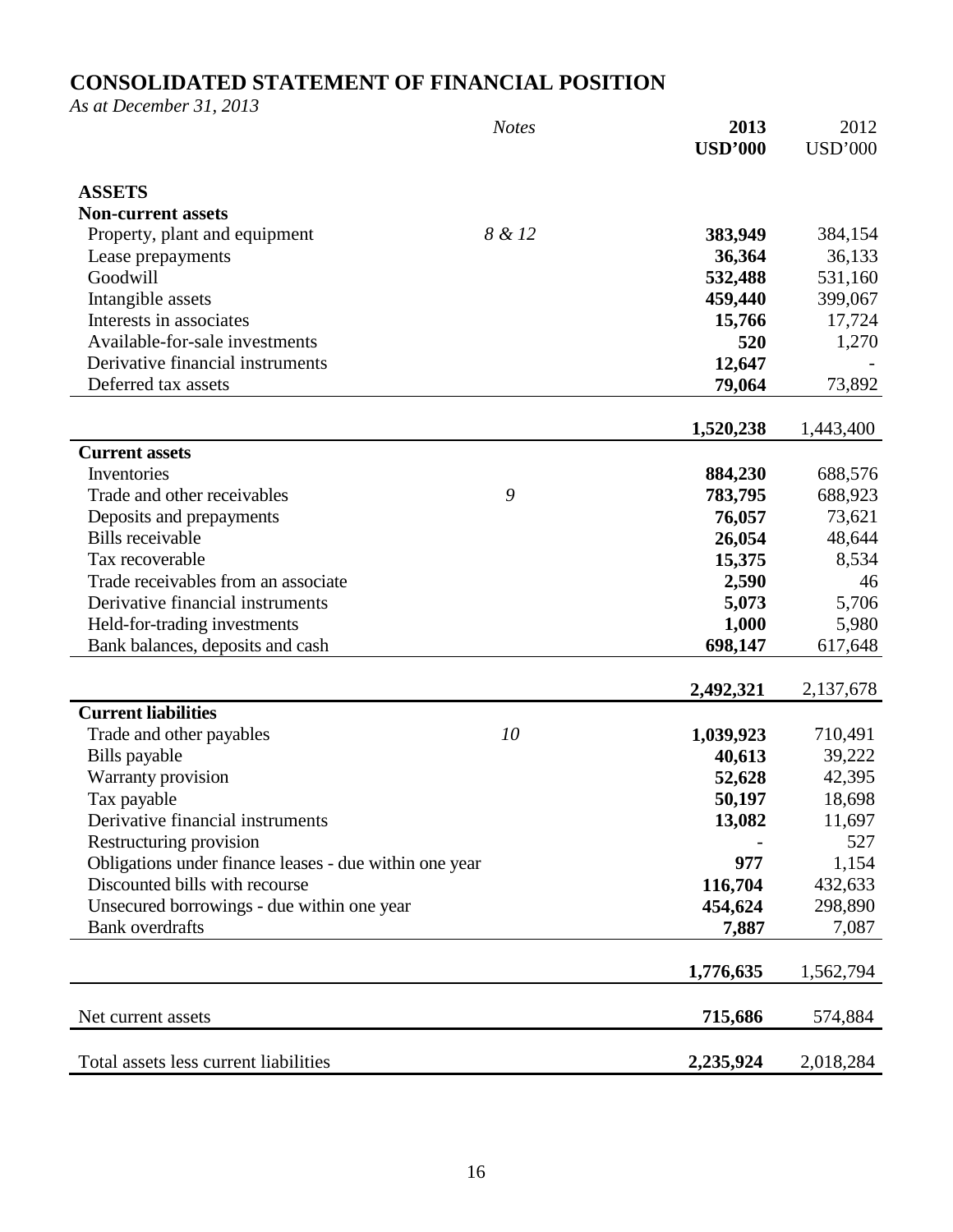|                                                       | <b>Note</b> | 2013           | 2012           |
|-------------------------------------------------------|-------------|----------------|----------------|
|                                                       |             | <b>USD'000</b> | <b>USD'000</b> |
|                                                       |             |                |                |
| <b>Capital and Reserves</b>                           |             |                |                |
| Share capital                                         | 11          | 23,471         | 23,461         |
| Reserves                                              |             | 1,717,242      | 1,525,416      |
|                                                       |             |                |                |
| Equity attributable to Owners of the Company          |             | 1,740,713      | 1,548,877      |
| Non-controlling interests                             |             | 4,723          | 7,645          |
|                                                       |             |                |                |
| Total equity                                          |             | 1,745,436      | 1,556,522      |
|                                                       |             |                |                |
| <b>Non-current Liabilities</b>                        |             |                |                |
| Obligations under finance leases - due after one year |             | 3,173          | 4,071          |
| Unsecured borrowings - due after one year             |             | 374,744        | 348,692        |
| Retirement benefit obligations                        |             | 106,296        | 93,322         |
| Deferred tax liabilities                              |             | 6,275          | 15,677         |
|                                                       |             |                |                |
|                                                       |             | 490,488        | 461,762        |
|                                                       |             |                |                |
| Total equity and non-current liabilities              |             | 2,235,924      | 2,018,284      |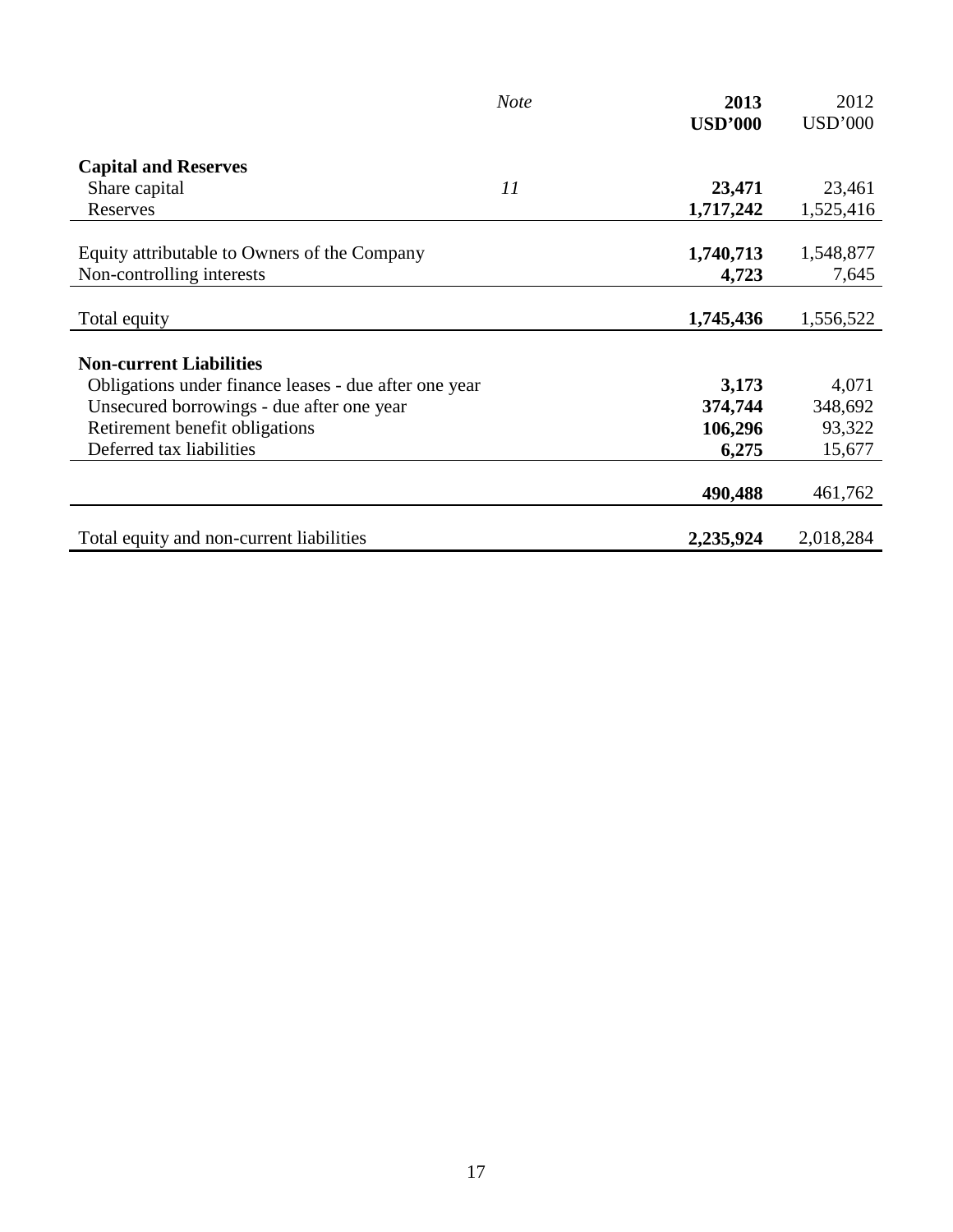# **NOTES TO THE FINANCIAL STATEMENTS**

### **1. Basis of Preparation and Accounting Policies**

The consolidated financial statements have been prepared on the historical cost basis except for certain financial instruments that are measured at fair values, as appropriate.

The consolidated financial statements have been prepared in accordance with Hong Kong Financial Reporting Standards ("HKFRSs").

In the current year, the Group and the Company have applied the following revised and amendments to HKFRSs issued by the Hong Kong Institute of Certified Public Accountants ("HKICPA"):

| <b>Amendments to HKFRS</b>   | Annual Improvements to HKFRSs 2009 - 2011 Cycle              |
|------------------------------|--------------------------------------------------------------|
| Amendments to HKFRS 7        | Disclosures – Offsetting Financial Assets and                |
|                              | <b>Financial Liabilities</b>                                 |
| Amendments to HKFRS 10,      | <b>Consolidated Financial Statements, Joint Arrangements</b> |
| HKFRS 11 and HKFRS 12        | and Disclosures of Interests in Other Entities:              |
|                              | <b>Transition Guidance</b>                                   |
| HKFRS 10                     | <b>Consolidated Financial Statements</b>                     |
| <b>HKFRS 11</b>              | Joint Arrangements                                           |
| <b>HKFRS 12</b>              | Disclosure of Interests in Other Entities                    |
| <b>HKFRS 13</b>              | Fair Value Measurement                                       |
| HKAS 27 (as revised in 2011) | <b>Separate Financial Statements</b>                         |
| HKAS 28 (as revised in 2011) | <b>Investments in Associates and Joint Ventures</b>          |
| Amendments to HKAS 1         | Presentation of Items of Other Comprehensive Income          |
| HK (IFRIC)-Int 20            | Stripping Costs in the Production Phase of a Surface         |
|                              | Mine                                                         |

Except as described below, the application of the revised and amendments to HKFRSs in the current year has had no material impact on the Group's and the Company's financial performance and positions for the current and prior years and/or on the disclosures set out in these consolidated financial statements. Besides, the Group has early applied HKAS 19 *Retirement Benefits* in 2012 in advance of its effective date and consistently reported for both years.

### **HKFRS 13 Fair Value Measurement**

The Group has applied HKFRS 13 for the first time in the current year. HKFRS 13 establishes a single source of guidance for, and disclosures about, fair value measurements. The scope of HKFRS 13 is broad: the fair value measurement requirements of HKFRS 13 apply to both financial instrument items and non-financial instrument items for which other HKFRSs require or permit fair value measurements and disclosures about fair value measurements, except for share-based payment transactions that are within the scope of HKFRS 2 *Share-based Payment*, leasing transactions that are within the scope of HKAS 17 *Leases*, and measurements that have some similarities to fair value but are not fair value (e.g. net realisable value for the purposes of measuring inventories or value in use for impairment assessment purposes).

HKFRS 13 defines the fair value of an asset as the price that would be received to sell an asset (or paid to transfer a liability, in the case of determining the fair value of a liability) in an orderly transaction in the principal (or most advantageous) market at the measurement date under current market conditions. Fair value under HKFRS 13 is an exit price regardless of whether that price is directly observable or estimated using another valuation technique. Also, HKFRS 13 includes extensive disclosure requirements.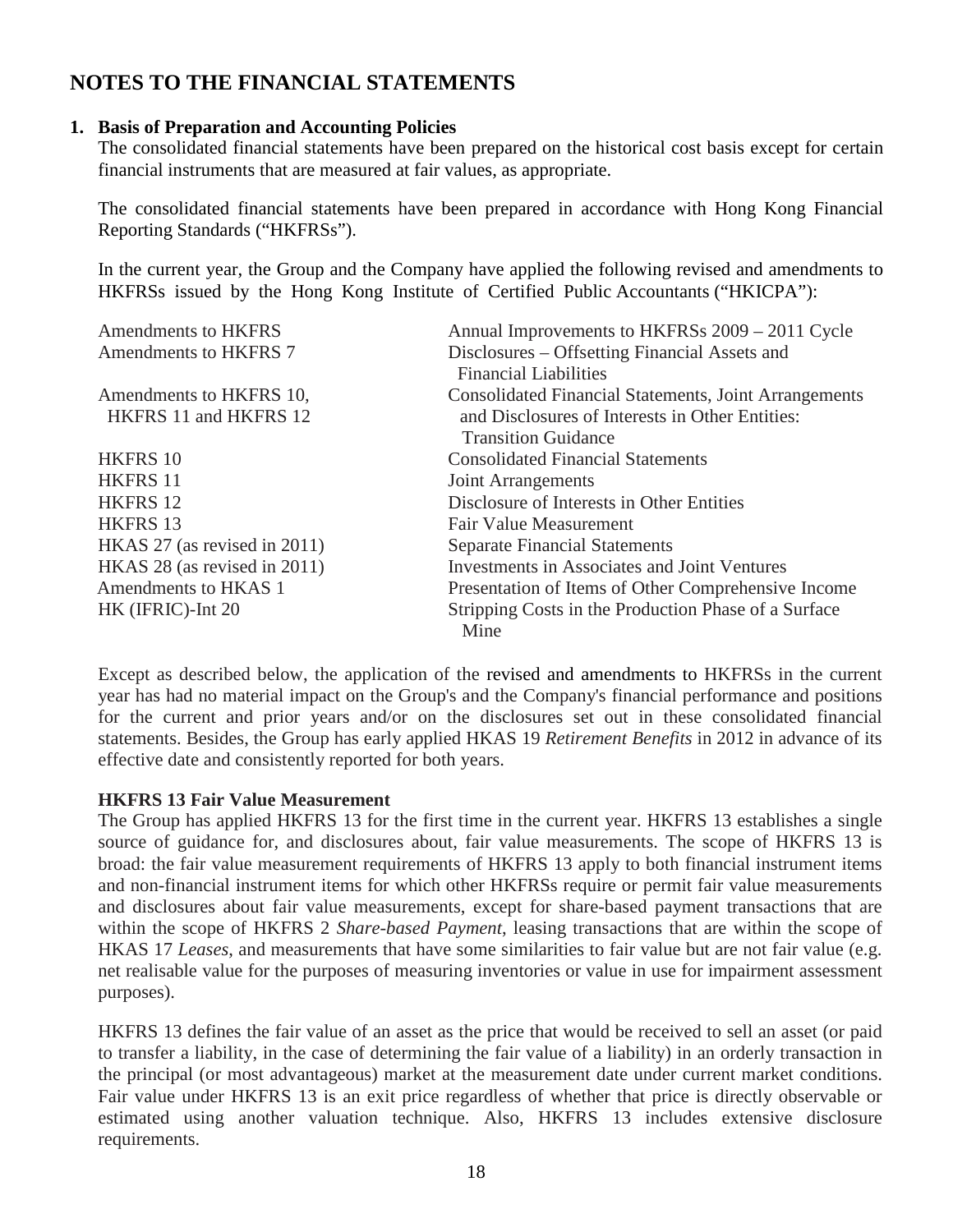HKFRS 13 requires prospective application. In accordance with the transition, provisions of HKFRS 13, the Group has not made any new disclosures required by HKFRS 13 for the 2012 comparative period. The application of HKFRS 13 has not had any material impact on the amounts recognised in the consolidated financial statements.

### **Amendments to HKAS 1 Presentation of Items of Other Comprehensive Income**

The Group has applied the amendments to HKAS 1 *Presentation of Items of Other Comprehensive Income*. Upon the adoption of the amendments to HKAS 1, the Group's 'statement of comprehensive income' is renamed as the 'statement of profit or loss and other comprehensive income'. Furthermore, the amendments to HKAS 1 require additional disclosures to be made in the other comprehensive income section such that items of other comprehensive income are grouped into two categories: (a) items that will not be reclassified subsequently to profit or loss and (b) items that may be reclassified subsequently to profit or loss when specific conditions are met. Income tax on items of other comprehensive income is required to be allocated on the same basis – the amendments do not change the option to present items of other comprehensive income either before tax or net of tax. The amendments have been applied retrospectively, and hence the presentation of items of other comprehensive income has been modified to reflect the changes.

Other than the above mentioned presentation changes, the application of the amendments to HKAS 1 does not result in any impact on profit or loss, other comprehensive income and total comprehensive income.

### **New and revised HKFRSs issued but not yet effective**

The Group have not early applied the following new and revised HKFRSs that have been issued but are not yet effective as at January 1, 2013:

| Amendments to HKAS 19   | Defined Benefit Plans: Employee Contributions <sup>4</sup>                   |
|-------------------------|------------------------------------------------------------------------------|
| Amendments to HKFRSs    | Annual Improvements to HKFRSs 2010 – 2012 Cycle <sup>3</sup>                 |
| Amendments to HKFRSs    | Annual Improvements to HKFRSs $2011 - 2013$ Cycle <sup>4</sup>               |
| HKFRS 9                 | Financial Instrument <sup>2</sup>                                            |
| Amendments to HKFRS 9   | Mandatory Effective Date of HKFRS 9 and                                      |
| and HKFRS 7             | Transition Disclosures <sup>2</sup>                                          |
| Amendments to HKFRS 10, |                                                                              |
| HKFRS 12 and HKAS 27    | Investment Entities <sup>1</sup>                                             |
| Amendments to HKFRS 32  | Offsetting Financial Assets and Financial Liabilities <sup>1</sup>           |
| Amendments to HKFRS 36  | Recoverable Amount Disclosures for Non-Financial<br>$\text{Assets}^1$        |
| Amendments to HKFRS 39  | Novation of Derivatives and Contribution of Hedge<br>Accounting <sup>1</sup> |
| $HK(IFRIC) - Int 21$    | Levies <sup>1</sup>                                                          |
|                         |                                                                              |

- Effective for annual periods beginning on or after January 1, 2014
- <sup>2</sup>Available for application the mandatory effective date will be determined when the outstanding phase of HKFRS 9 are finalised<br> $\frac{3}{2}$
- Effective for annual periods beginning on or after July 1, 2014, with limited exceptions<br> $\frac{1}{4}$
- Effective for annual periods beginning on or after July 1, 2014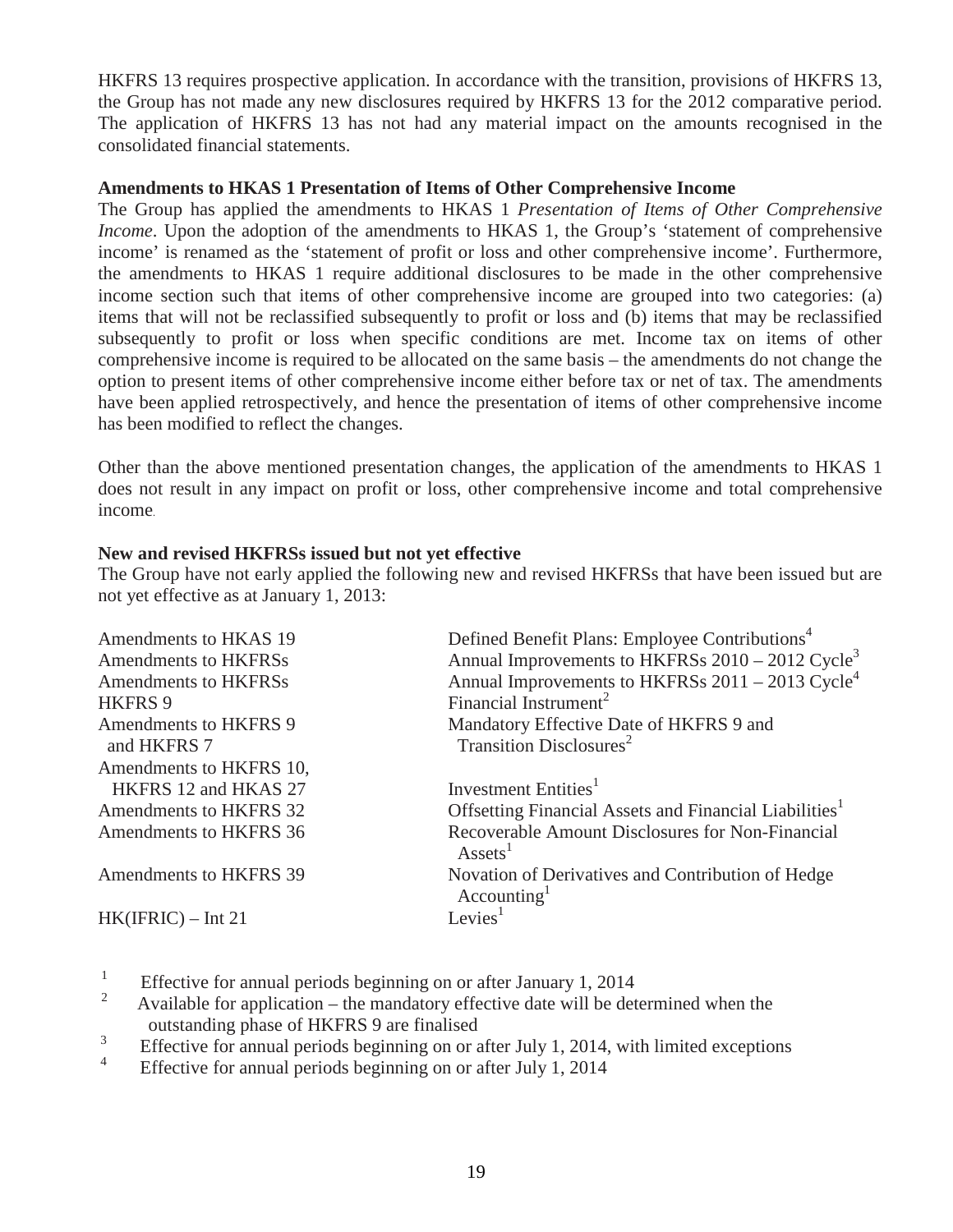### **Annual Improvements to HKFRSs 2010-2012 Cycle**

The "Annual Improvements to HKFRSs 2010-2012 Cycle" include a number of amendments to various HKFRSs, which are summarised below.

The amendments to HKFRS 2 (i) change the definitions of 'vesting condition' and 'market condition'; and (ii) add definitions for 'performance condition' and 'service condition' which were previously included within the definition of 'vesting condition'. The amendments to HKFRS 2 are effective for share-based payment transactions for which the grant date is on or after July 1, 2014.

The amendments to HKFRS 3 clarify that contingent consideration that is classified as an asset or a liability should be measured at fair value at each reporting date, irrespective of whether the contingent consideration is a financial instrument within the scope of HKFRS 9 or HKAS 39 or a non-financial asset or liability. Changes in fair value (other than measurement period adjustments) should be recognised in profit and loss. The amendments to HKFRS 3 are effective for business combinations for which the acquisition date is on or after July 1, 2014.

The amendments to the basis for conclusions of HKFRS 13 clarify that the issue of HKFRS 13 and consequential amendments to HKAS 39 and HKFRS 9 did not remove the ability to measure short-term receivables and payables with no stated interest rate at their invoice amounts without discounting, if the effect of discounting is immaterial.

The amendments to HKAS 16 and HKAS 38 remove perceived inconsistencies in the accounting for accumulated depreciation/amortisation when an item of property, plant and equipment or an intangible asset is revalued. The amended standards clarify that the gross carrying amount is adjusted in a manner consistent with the revaluation of the carrying amount of the asset and that accumulated depreciation/amortisation is the difference between the gross carrying amount and the carrying amount after taking into account accumulated impairment losses.

The amendments to HKAS 24 clarify that a management entity providing key management personnel services to a reporting entity is a related party of the reporting entity. Consequently, the reporting entity should disclose as related party transactions the amounts incurred for the service paid or payable to the management entity for the provision of key management personnel services. However, disclosure of the components of such compensation is not required.

The directors do not anticipate that the application of the amendments included in the "Annual Improvements to HKFRSs 2010-2012 Cycle" will have a material effect on the Group's consolidated financial statements.

#### **Annual Improvements to HKFRSs 2011-2013 Cycle**

The "Annual Improvements to HKFRSs 2011-2013 Cycle" include a number of amendments to various HKFRSs, which are summarised below.

The amendments to HKFRS 13 clarify that the scope of the portfolio exception for measuring the fair value of a group of financial assets and financial liabilities on a net basis includes all contracts that are within the scope of, and accounted for in accordance with, HKAS 39 or HKFRS 9, even if those contracts do not meet the definitions of financial assets or financial liabilities within HKAS 32.

The directors do not anticipate that the application of the amendments included in the "Annual Improvements to HKFRSs 2011-2013 Cycle" will have a material effect on the Group's consolidated financial statements.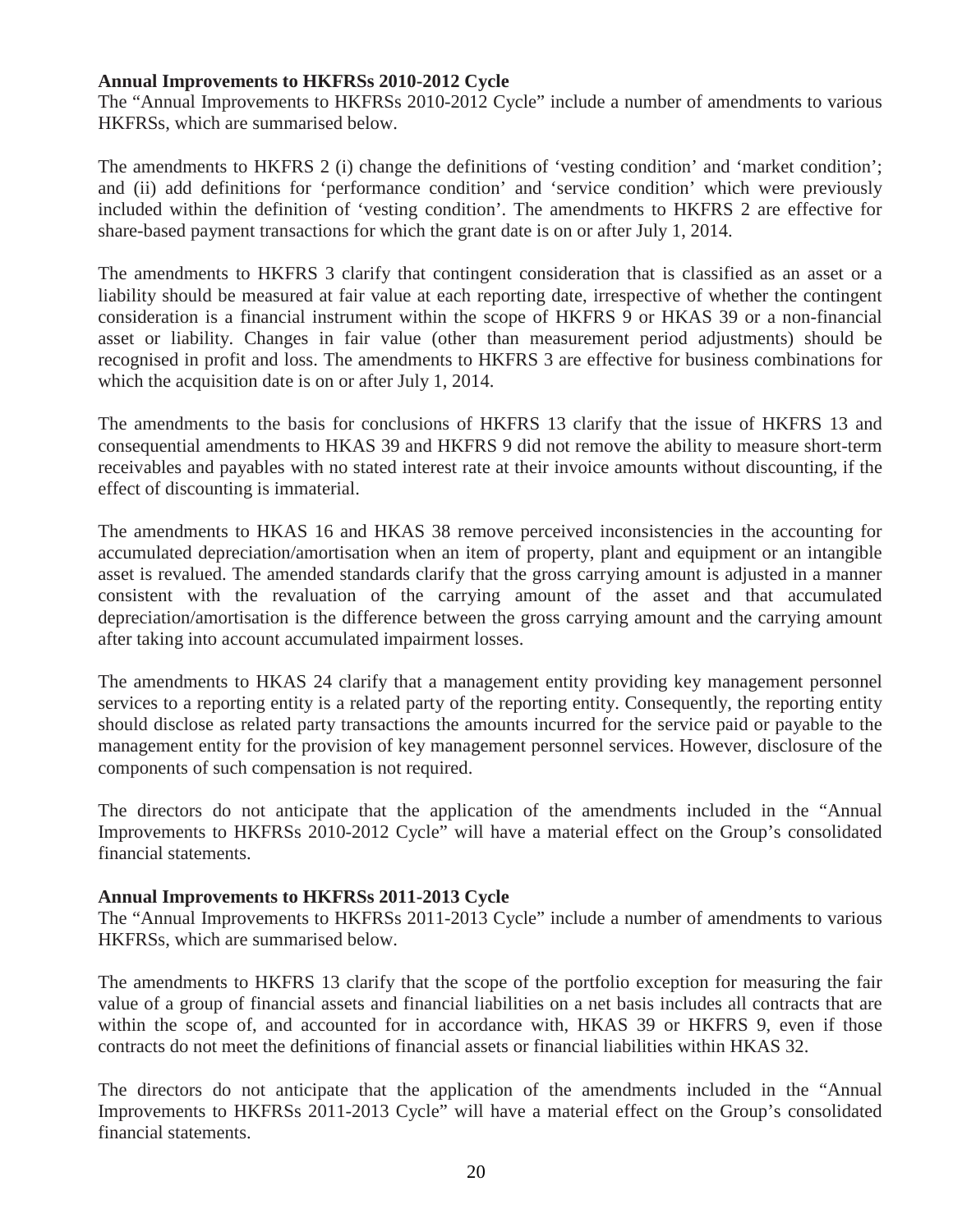### **HKFRS 9 Financial Instruments**

HKFRS 9 issued in 2009 introduces new requirements for the classification and measurement of financial assets. HKFRS 9 amended in 2010 includes the requirements for the classification and measurement of financial liabilities and for derecognition, and further amended in 2013 to include the new requirements for hedge accounting.

Key requirements of HKFRS 9 are described as follows:

- With regards to financial assets, HKFRS 9 requires all recognised financial assets that are within the scope of HKAS 39 Financial Instruments: Recognition and Measurement are subsequently measured at amortised cost or fair value. Specifically, debt investments that are held within a business model whose objective is to collect the contractual cash flows, and that have contractual cash flows that are solely payments of principal and interest on the principal outstanding, are generally measured at amortised cost at the end of subsequent accounting periods. All other debt investments and equity investments are measured at their fair values at the end of subsequent reporting periods. In addition, under HKFRS 9, entities may make an irrevocable election to present subsequent changes in the fair value of an equity investment (that is not held for trading) in other comprehensive income, with only dividend income generally recognised in profit or loss. The adoption of HKFRS 9 will require the Group's and the Company's available-for-sale investments that are currently measured at cost less impairment to be measured at fair value instead of being measured at cost.
- With regard to the measurement of financial liabilities designated as at fair value through profit or loss, HKFRS 9 requires that the amount of change in the fair value of the financial liability that is attributable to changes in the credit risk of that liability is presented in other comprehensive income, unless the recognition of the effects of changes in the liability's credit risk in other comprehensive income would create or enlarge an accounting mismatch in profit or loss. Changes in fair value of financial liabilities attributable to changes in the financial liabilities' credit risk are not subsequently reclassified to profit or loss. Under HKAS 39, the entire amount of the change in the fair value of the financial liability designated as fair value through profit or loss was presented in profit or loss.

The new general hedge accounting requirements retain the three types of hedge accounting. However, greater flexibility has been introduced to the types of transactions eligible for hedge accounting, specifically broadening the types of instruments that qualify for hedging instruments and the types of risk components of non-financial items that are eligible for hedge accounting. In addition, the effectiveness test has been overhauled and replaced with the principle of an 'economic relationship'. Retrospective assessment of hedge effectiveness is also no longer required. Enhanced disclosure requirements about an entity's risk management activities have also been introduced.

The directors anticipate that the adoption of HKFRS 9 in the future may have an impact on amounts reported in respect of the Group's financial assets and financial liabilities. However, it is not practicable to provide a reasonable estimate of that effect until a detailed review has been completed.

### **Amendments to HKAS 19 Defined Benefit Plans: Employee Contributions**

The amendments to HKAS 19 clarify how an entity should account for contributions made by employees or third parties to defined benefit plans, based on whether those contributions are dependent on the number of years of service provided by the employee.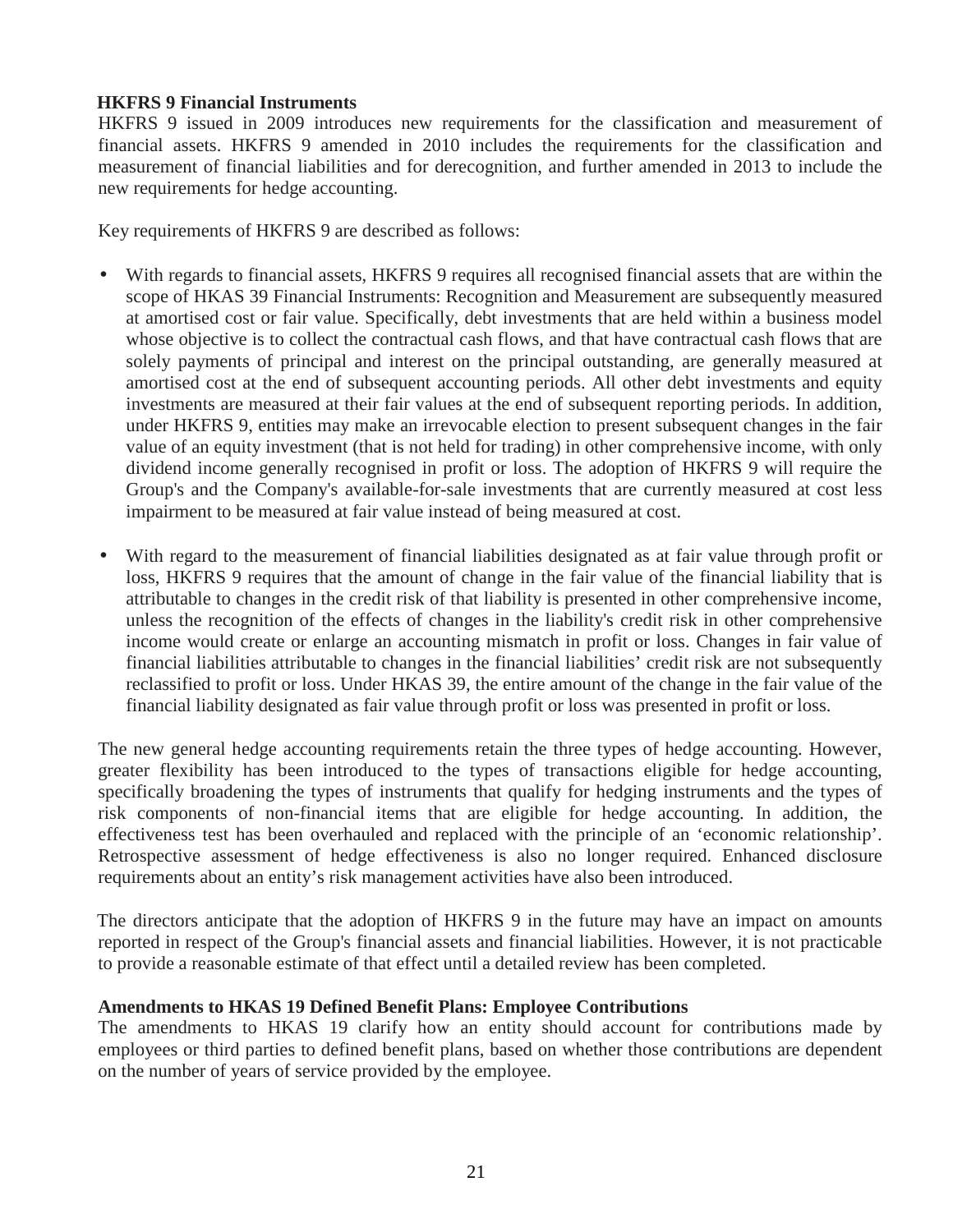For contributions that are independent of the number of years of service, the entity may either recognise the contributions as a reduction in the service cost in the period in which the related service is rendered, or to attribute them to the employees' periods of service using the projected unit credit method; whereas for contributions that are dependent on the number of years of service, the entity is required to attribute them to the employees' periods of service.

The directors of the Company do not anticipate that the application of these amendments to HKAS 19 will have a significant impact on the Group's consolidated financial statements.

### **Amendments to HKAS 32 Offsetting Financial Assets and Financial Liabilities**

The amendments to HKAS 32 clarify existing application issues relating to the offset of financial assets and financial liabilities requirements. Specifically, the amendments clarify the meaning of 'currently has a legally enforceable right of set-off' and 'simultaneous realisation and settlement'.

The directors of the Company do not anticipate that the application of these amendments to HKAS 32 will have a significant impact on the Group's consolidated financial statements as the Group does not have any material financial assets and financial liabilities that qualify for offset.

### **Amendments to HKAS 36 Recoverable Amount Disclosures for Non-Financial Assets**

The amendments to HKAS 36 remove the requirement to disclose the recoverable amount of a cashgenerating unit (CGU) to which goodwill or other intangible assets with indefinite useful lives had been allocated when there has been no impairment or reversal of impairment of the related CGU. Furthermore, the amendments introduce additional disclosure requirements regarding the fair value hierarchy, key assumptions and valuation techniques used when the recoverable amount of an asset or CGU was determined based on its fair value less costs of disposal.

The directors of the Company do not anticipate that the application of these amendments to HKAS 36 will have a significant impact on the Group's consolidated financial statements.

### **Amendments to HKAS 39 Novation of Derivatives and Continuation of Hedge Accounting**

The amendments to HKAS 39 provide relief from the requirement to discontinue hedge accounting when a derivative hedging instrument is novated under certain circumstances. The amendments also clarify that any change to the fair value of the derivative hedging instrument arising from the novation should be included in the assessment of hedge effectiveness.

The directors of the Company do not anticipate that the application of these amendments to HKAS 39 will have any material effect on the Group's consolidated financial statements as the Group does not have any derivatives that are subject to novation.

### **HK (IFRIC) – Int 21 Levies**

HK (IFRIC) – Int 21 Levies addresses the issue of when to recognise a liability to pay a levy. The Interpretation defines a levy, and specifies that the obligating event that gives rise to the liability is the activity that triggers the payment of the levy, as identified by legislation. The Interpretation provides guidance on how different levy arrangements should be accounted for, in particular, it clarifies that neither economic compulsion nor the going concern basis of financial statements preparation implies that an entity has a present obligation to pay a levy that will be triggered by operating in a future period.

The directors of the Company anticipate that the application of HK (IFRIC) – Int 21 will have no effect on the Group's consolidated financial statements as the Group does not have any material levy arrangements.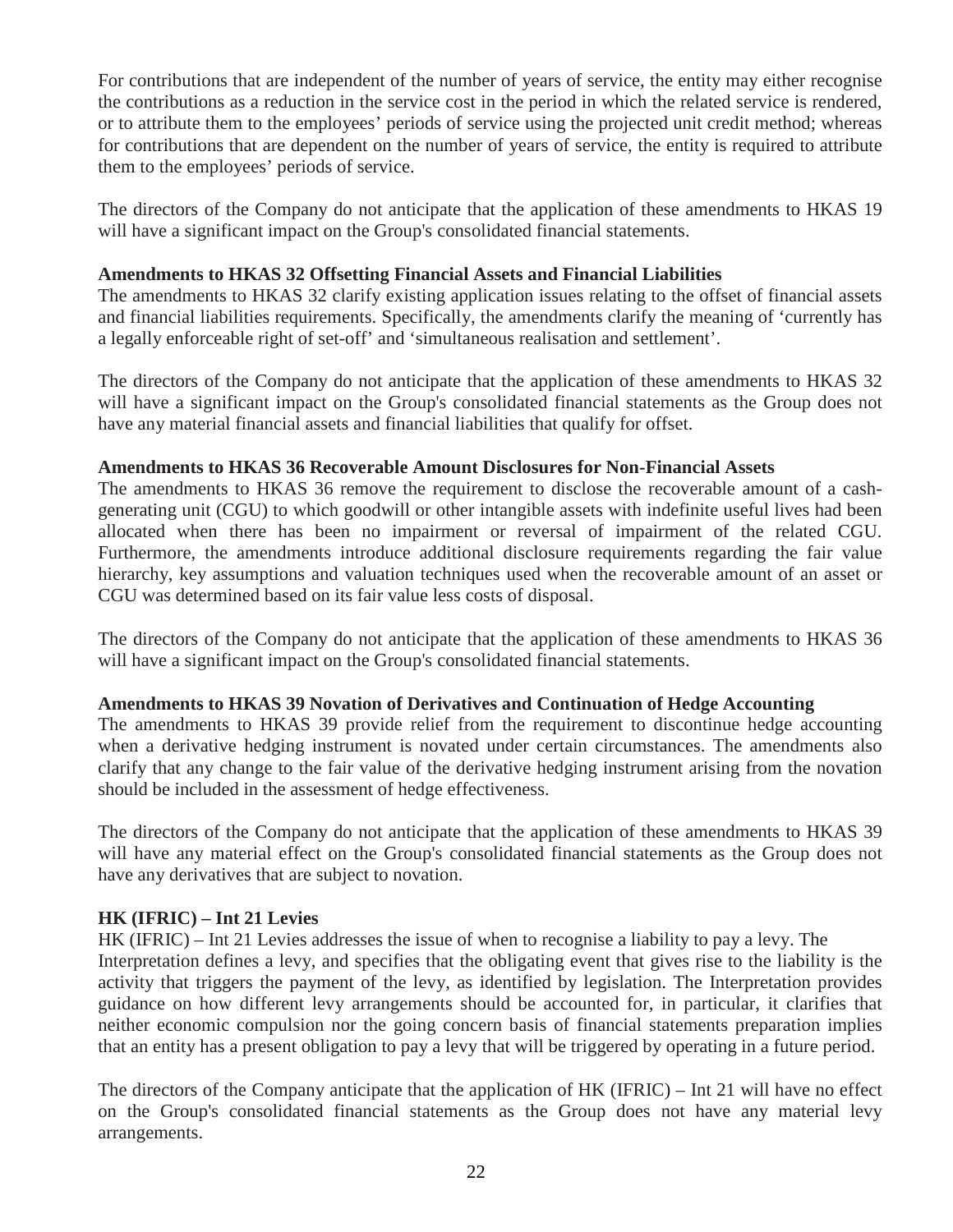### **2. Segment Information**

Information reported to the executive directors of the Company, being the chief operating decision makers, for the purposes of resources allocation and assessment of segment performance focuses on the types of goods sold.

The principal categories of goods supplied are "Power Equipment" and "Floor Care and Appliances". The Group's operating segments under HKFRS 8 are as follows:

- 1. Power Equipment sales of power tools, power tool accessories, outdoor products, and outdoor product accessories for consumer, trade, professional and industrial users. The products are available under the MILWAUKEE®, AEG®, RYOBI® and HOMELITE® brands, plus original equipment manufacturer ("OEM") customers.
- 2. Floor Care and Appliances sales of floor care products and floor care accessories under the HOOVER<sup>®</sup>, DIRT DEVIL<sup>®</sup>, VAX<sup>®</sup> brand and ORECK<sup>®</sup> plus OEM customers.

Information regarding the above segments is reported below.

### **Segment turnover and results**

The following is an analysis of the Group's turnover and results by reportable and operating segments for the year under review:

|  |  |  | For the year ended December 31, 2013 |  |  |
|--|--|--|--------------------------------------|--|--|
|--|--|--|--------------------------------------|--|--|

|                         |                | <b>Floor Care</b> |                     |                     |
|-------------------------|----------------|-------------------|---------------------|---------------------|
|                         | <b>Power</b>   | and               |                     |                     |
|                         | Equipment      | <b>Appliances</b> | <b>Eliminations</b> | <b>Consolidated</b> |
|                         | <b>USD'000</b> | <b>USD'000</b>    | <b>USD'000</b>      | <b>USD'000</b>      |
| <b>Segment turnover</b> |                |                   |                     |                     |
| External sales          | 3,143,915      | 1,155,840         | -                   | 4,299,755           |
| Inter-segment sales     |                | 2,384             | (2, 384)            |                     |
| Total segment turnover  | 3,143,915      | 1,158,224         | (2, 384)            | 4,299,755           |

Inter-segment sales are charged at prevailing market rates.

| <b>Result</b>                        |         |        |                |           |
|--------------------------------------|---------|--------|----------------|-----------|
| Segment results before finance costs | 261,340 | 51,740 | $\blacksquare$ | 313,080   |
| Finance costs                        |         |        |                | (36, 682) |
| Profit before taxation               |         |        |                | 276,398   |
| Taxation charge                      |         |        |                | (29, 036) |
| Profit for the year                  |         |        |                | 247,362   |

Segment profit represents the profit earned by each segment without allocation of finance costs. This is the measure reported to the executive directors of the Company for the purpose of resources allocation and performance assessment.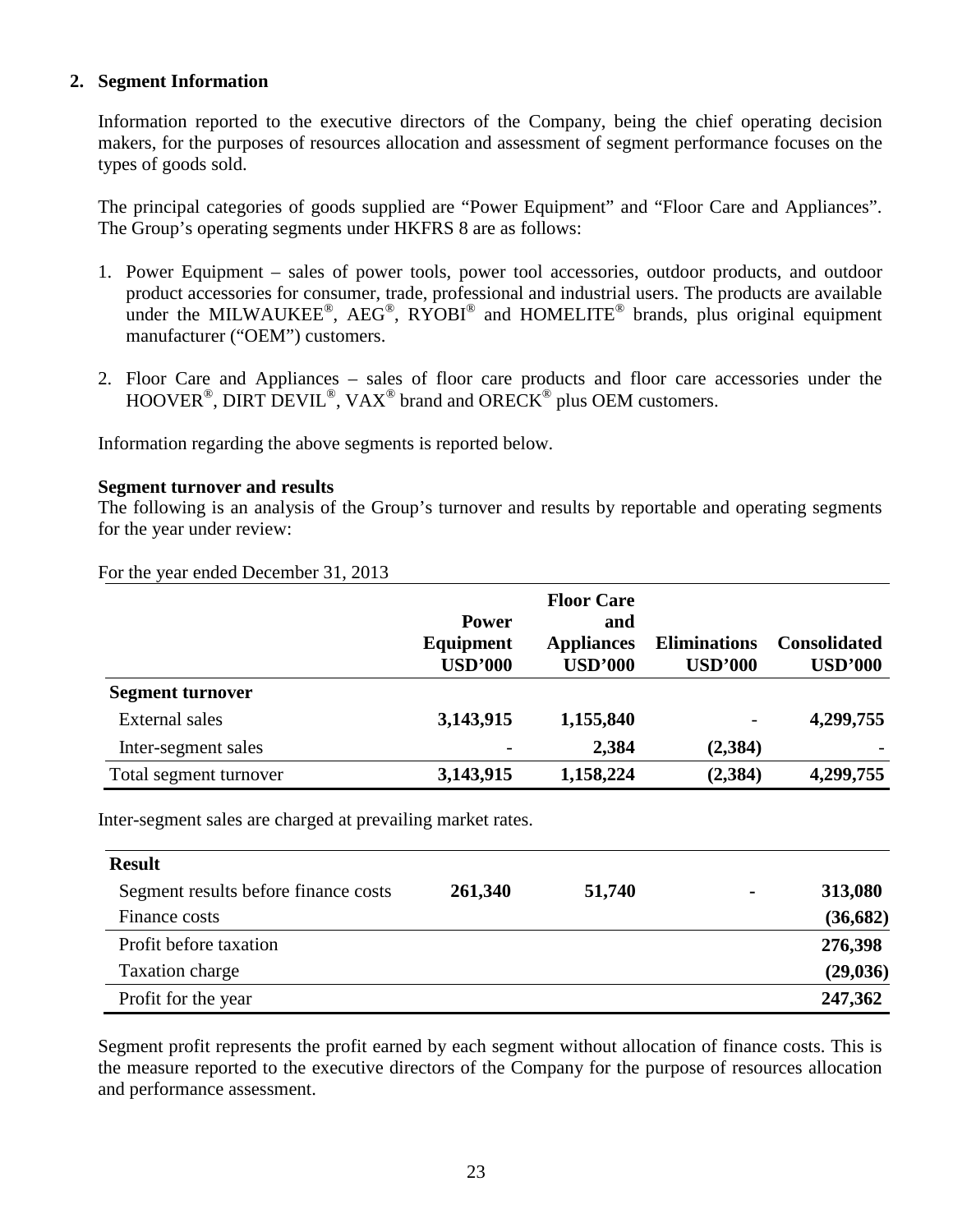## **Segment turnover and results**

For the year ended December 31, 2012

|                         |                | <b>Floor Care</b> |                |                |
|-------------------------|----------------|-------------------|----------------|----------------|
|                         | Power          | and               |                |                |
|                         | Equipment      | Appliances        | Eliminations   | Consolidated   |
|                         | <b>USD'000</b> | <b>USD'000</b>    | <b>USD'000</b> | <b>USD'000</b> |
| <b>Segment turnover</b> |                |                   |                |                |
| <b>External sales</b>   | 2,864,586      | 987,832           |                | 3,852,418      |
| Inter-segment sales     | 13,977         | 854               | (14, 831)      |                |
| Total segment turnover  | 2,878,563      | 988,686           | (14, 831)      | 3,852,418      |

Inter-segment sales are charged at prevailing market rates.

| <b>Result</b>                        |         |        |                          |           |
|--------------------------------------|---------|--------|--------------------------|-----------|
| Segment results before finance costs | 228,783 | 39,090 | $\overline{\phantom{0}}$ | 267,873   |
| Finance costs                        |         |        |                          | (45, 627) |
| Profit before taxation               |         |        |                          | 222,246   |
| Taxation charge                      |         |        |                          | (22, 139) |
| Profit for the year                  |         |        |                          | 200,107   |

## **Turnover from major products**

The following is an analysis of the Group's turnover from its major products:

|                           | 2013           | 2012           |
|---------------------------|----------------|----------------|
|                           | <b>USD'000</b> | <b>USD'000</b> |
| Power Equipment           | 3,143,915      | 2,864,586      |
| Floor Care and Appliances | 1,155,840      | 987,832        |
| Total                     | 4,299,755      | 3,852,418      |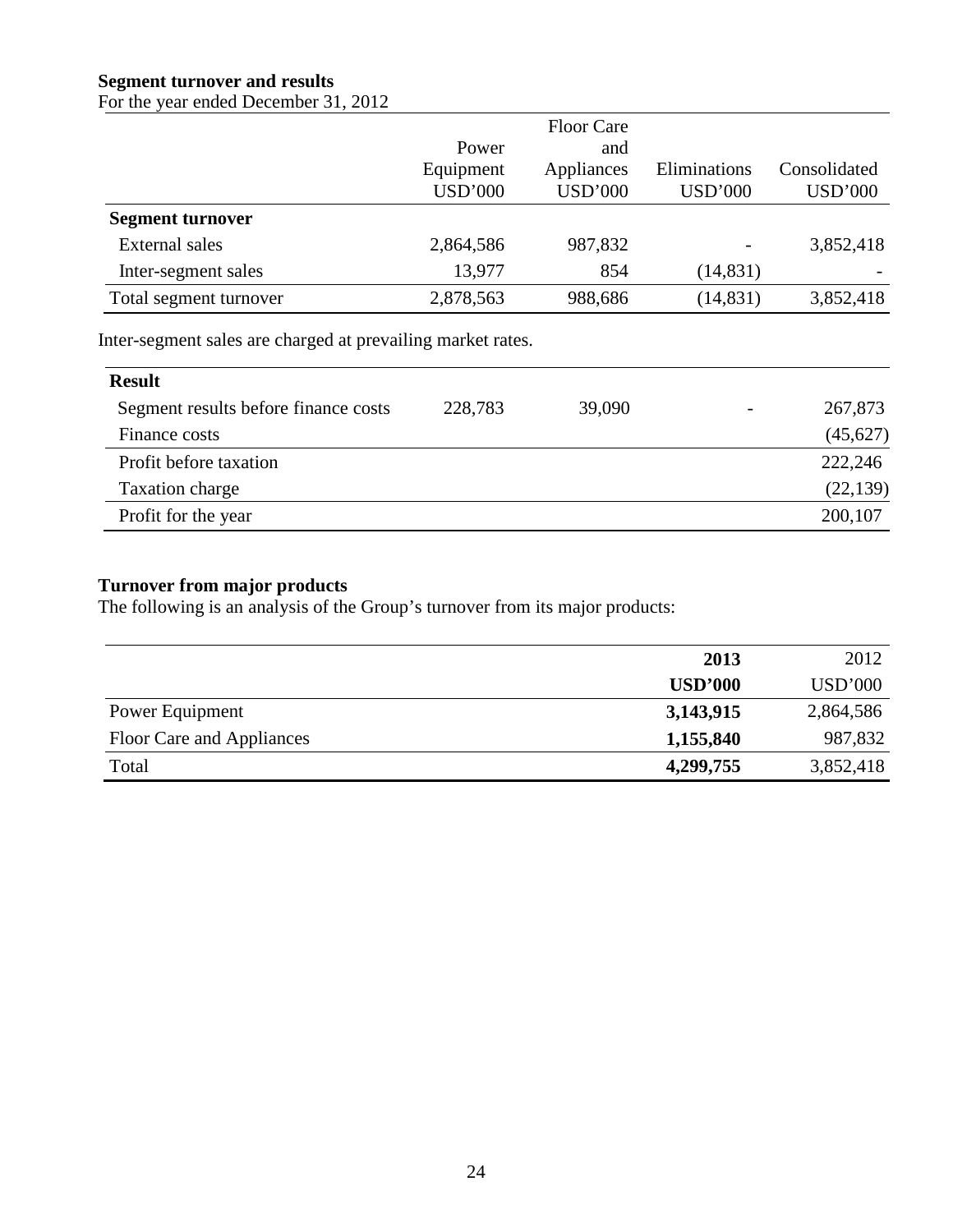### **Geographical information**

The Group's turnover from external customers by geographical location, determined based on the location of the customer by geographical location are detailed below:

|                 | 2013<br><b>USD'000</b> | 2012<br><b>USD'000</b> |
|-----------------|------------------------|------------------------|
| North America   | 3,120,251              | 2,806,909              |
| Europe          | 870,119                | 767,967                |
| Other countries | 309,385                | 277,542                |
| Total           | 4,299,755              | 3,852,418              |

### **Information about major customer**

During the years ended December 31, 2013 and 2012, the Group's largest customer contributed total turnover of USD1,622,819,000 (2012: USD1,459,450,000), of which USD1,568,856,000 (2012: USD1,425,259,000) was under the Power Equipment segment and USD53,963,000 (2012: USD34,191,000) was under the Floor Care and Appliances segment. There is no other customer contributing more than 10% of total turnover.

### **3. Other Income**

Other income in 2013 mainly comprises the net of gain on a bargain purchase of USD38,319,000, sales of scrap materials, claims and reimbursements from customers and vendors, impairment losses on property, plant and equipment and inventories and other costs arising from the integration of floor care and appliances manufacturing operations of USD34,659,000 and goodwill impairment of USD3,390,000.

Other income in 2012 mainly comprises of the gain on disposal of an associate, sales of scrap materials and claims and reimbursements from customers and vendors.

#### **4. Finance Costs**

|                                                                   | 2013           | 2012           |
|-------------------------------------------------------------------|----------------|----------------|
|                                                                   | <b>USD'000</b> | <b>USD'000</b> |
| Interest on:                                                      |                |                |
| Bank borrowings and overdrafts wholly repayable within five years | 27,290         | 28,973         |
| Obligations under finance leases                                  | 355            | 449            |
| Fixed interest rate notes                                         | 9,037          | 10,867         |
| Effective interest expense on convertible bonds                   |                |                |
|                                                                   | 36,682         | 45,627         |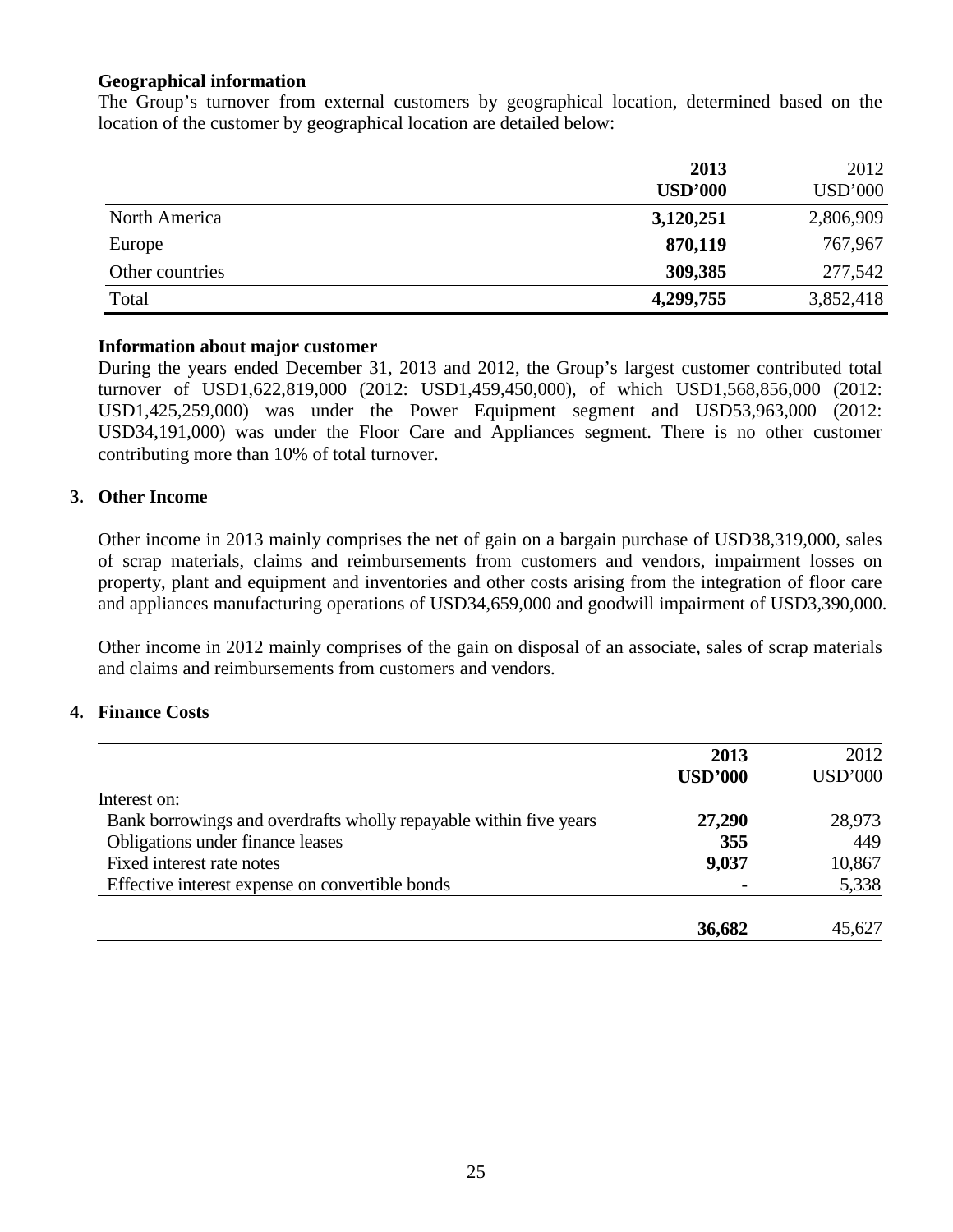## **5. Taxation Charge**

|                                 | 2013           | 2012           |
|---------------------------------|----------------|----------------|
|                                 | <b>USD'000</b> | <b>USD'000</b> |
| The total tax charge comprises: |                |                |
| Hong Kong profits tax           | (4,312)        | (745)          |
| Overseas tax                    | (39, 569)      | (27, 176)      |
| Deferred tax                    | 14,845         | 5,782          |
|                                 | (29, 036)      | (22, 139)      |

Hong Kong Profits Tax is calculated at 16.5% of the estimated assessable profit for both years.

Taxation arising in other jurisdictions is calculated at the rates prevailing in the relevant jurisdictions.

### **6. Profit for the Year**

|                                                                | 2013           | 2012           |
|----------------------------------------------------------------|----------------|----------------|
|                                                                | <b>USD'000</b> | <b>USD'000</b> |
| Profit for the year has been arrived at after charging:        |                |                |
| Amortisation of intangible assets                              | 63,415         | 55,188         |
| Amortisation of lease prepayments                              | 804            | 783            |
| Depreciation and amortisation on property, plant and equipment | 74,232         | 73,115         |
| Staff costs                                                    | 512,717        | 460,776        |

Staff costs disclosed above do not include an amount of USD87,871,000 (2012: USD77,584,000) relating to research and development activities.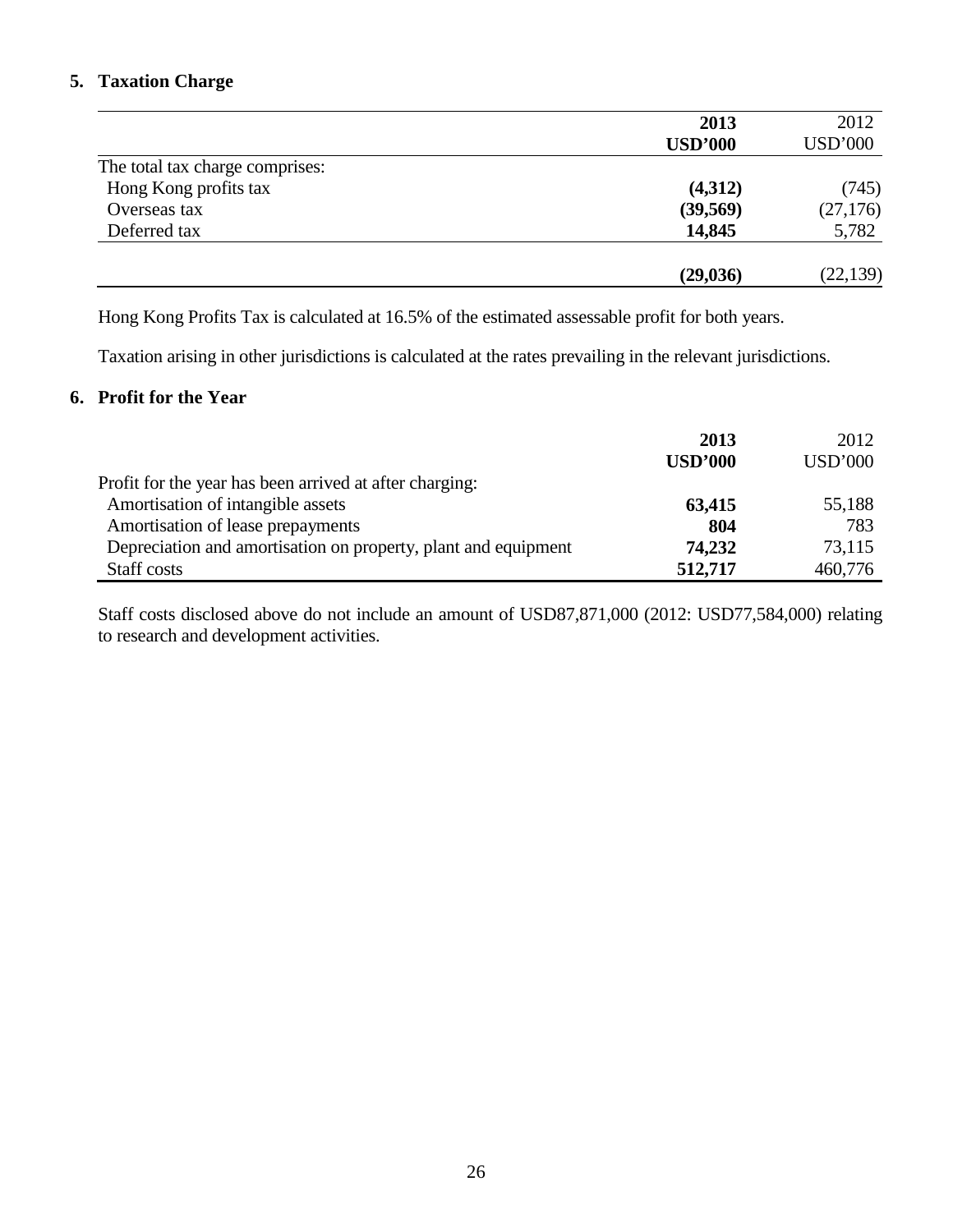## **7. Earnings per Share**

 The calculation of the basic and diluted earnings per share attributable to Owners of the Company is based on the following data:

|                                                                                           | 2013           | 2012           |
|-------------------------------------------------------------------------------------------|----------------|----------------|
|                                                                                           | <b>USD'000</b> | <b>USD'000</b> |
| Earnings for the purpose of basic earnings per share:                                     |                |                |
| Profit for the year attributable to Owners of the Company                                 | 250,284        | 200,991        |
| Effect of dilutive potential ordinary shares:                                             |                |                |
| Effective interest on convertible bonds                                                   |                | 5,128          |
| Earnings for the purpose of diluted earnings per share                                    | 250,284        | 206,119        |
| Weighted average number of ordinary shares for the purpose of<br>basic earnings per share | 1,829,954,083  | 1,760,169,540  |
| Effect of dilutive potential ordinary shares:                                             |                |                |
| Share options                                                                             | 7,168,529      | 5,390,842      |
| Convertible bonds                                                                         |                | 64,489,800     |
| Weighted average number of ordinary shares for the purpose of                             |                |                |
| diluted earnings per share                                                                | 1,837,122,612  | 1,830,050,182  |

### **8. Additions of Property, Plant and Equipment**

 During the year, the Group spent approximately USD105 million (2012: USD103 million) on the acquisition of property, plant and equipment.

### **9. Trade and Other Receivables**

The Group has a policy of allowing credit periods ranging mainly from 30 days to 120 days. The aged analysis of trade receivables, net of allowances for doubtful debts, presented on the basis of the revenue recognition date, which is usually the invoice date, at the end of the reporting period is as follows:

|                         | 2013           | 2012           |
|-------------------------|----------------|----------------|
|                         | <b>USD'000</b> | <b>USD'000</b> |
| $0$ to 60 days          | 625,004        | 557,158        |
| 61 to 120 days          | 95,120         | 61,899         |
| 121 days or above       | 31,741         | 25,885         |
| Total trade receivables | 751,865        | 644,942        |
| Other receivables       | 31,930         | 43,981         |
|                         | 783,795        | 688,923        |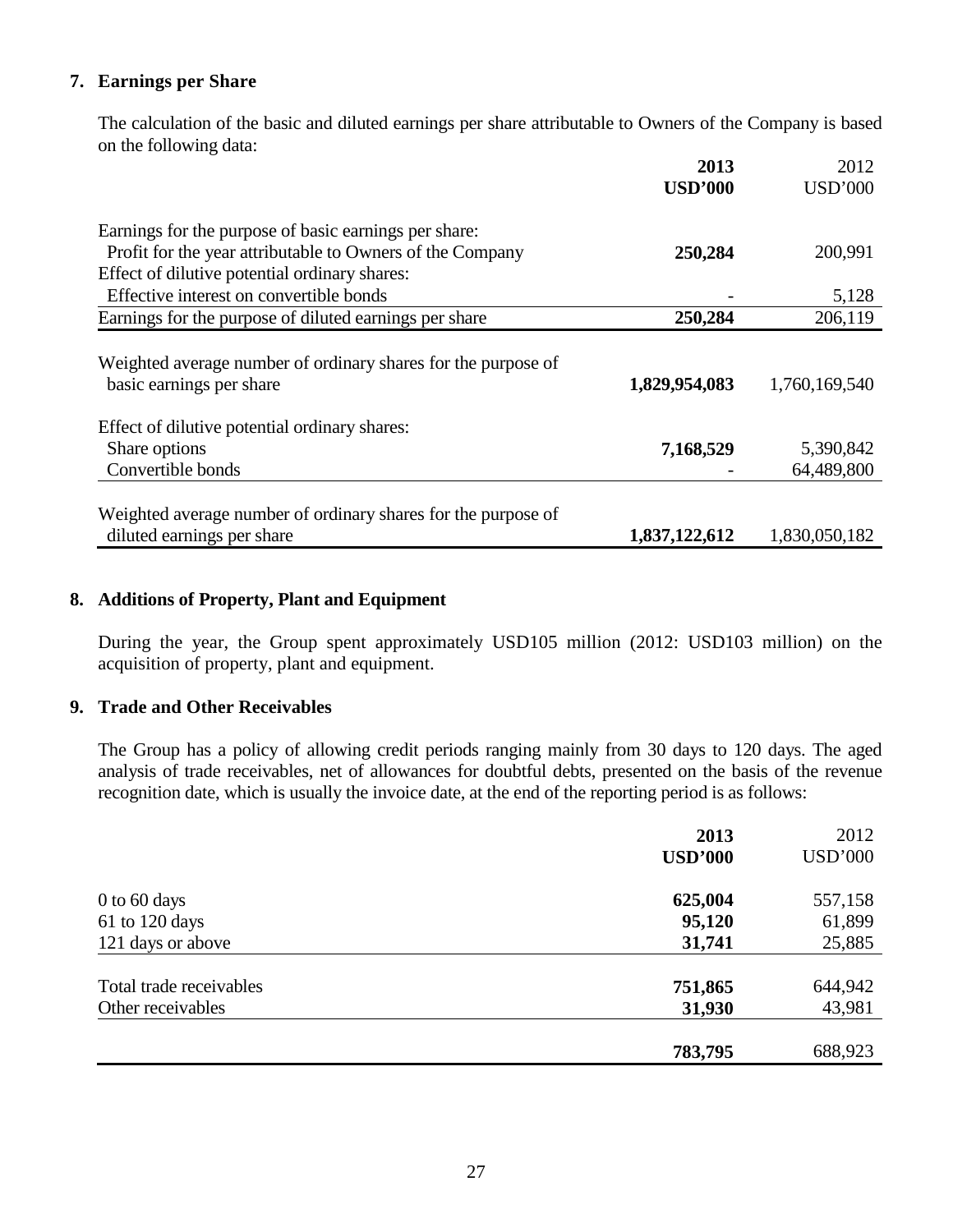## **10. Trade and Other Payables**

The aged analysis of trade payables presented based on the invoice date at the end of the reporting period is as follows:

|                      | 2013           | 2012           |
|----------------------|----------------|----------------|
|                      | <b>USD'000</b> | <b>USD'000</b> |
| $0$ to 60 days       | 467,635        | 309,719        |
| 61 to 120 days       | 148,839        | 80,517         |
| 121 days or above    | 29,502         | 1,557          |
| Total trade payables | 645,976        | 391,793        |
| Other payables       | 393,947        | 318,698        |
|                      | 1,039,923      | 710,491        |

The credit period on the purchase of goods ranges from 30 days to 120 days (2012: 30 days to 120 days). The Group has financial risk management policies in place to ensure that all payables are settled within the credit time frame.

### **11. Share Capital**

|                                                                                                  | 2013<br>Number of<br>shares | 2012<br>Number of<br>shares | 2013<br><b>USD'000</b> | 2012<br><b>USD'000</b> |
|--------------------------------------------------------------------------------------------------|-----------------------------|-----------------------------|------------------------|------------------------|
| Ordinary shares                                                                                  |                             |                             |                        |                        |
| Authorised shares:                                                                               | 2,400,000,000               | 2,400,000,000               | 30,769                 | 30,769                 |
| Issued and fully paid:<br>At the beginning of the year<br>Issue of shares upon exercise of share | 1,829,080,941               | 1,601,564,252               | 23,461                 | 20,533                 |
| options                                                                                          | 4,103,000                   | 8,289,000                   | 52                     | 107                    |
| Buy-back of shares                                                                               | (3,300,000)                 | (4,330,000)                 | (42)                   | (56)                   |
| Conversion of convertible bonds                                                                  |                             | 223,557,689                 |                        | 2,877                  |
| At the end of the year                                                                           | 1,829,883,941               | 1,829,080,941               | 23,471                 | 23,461                 |